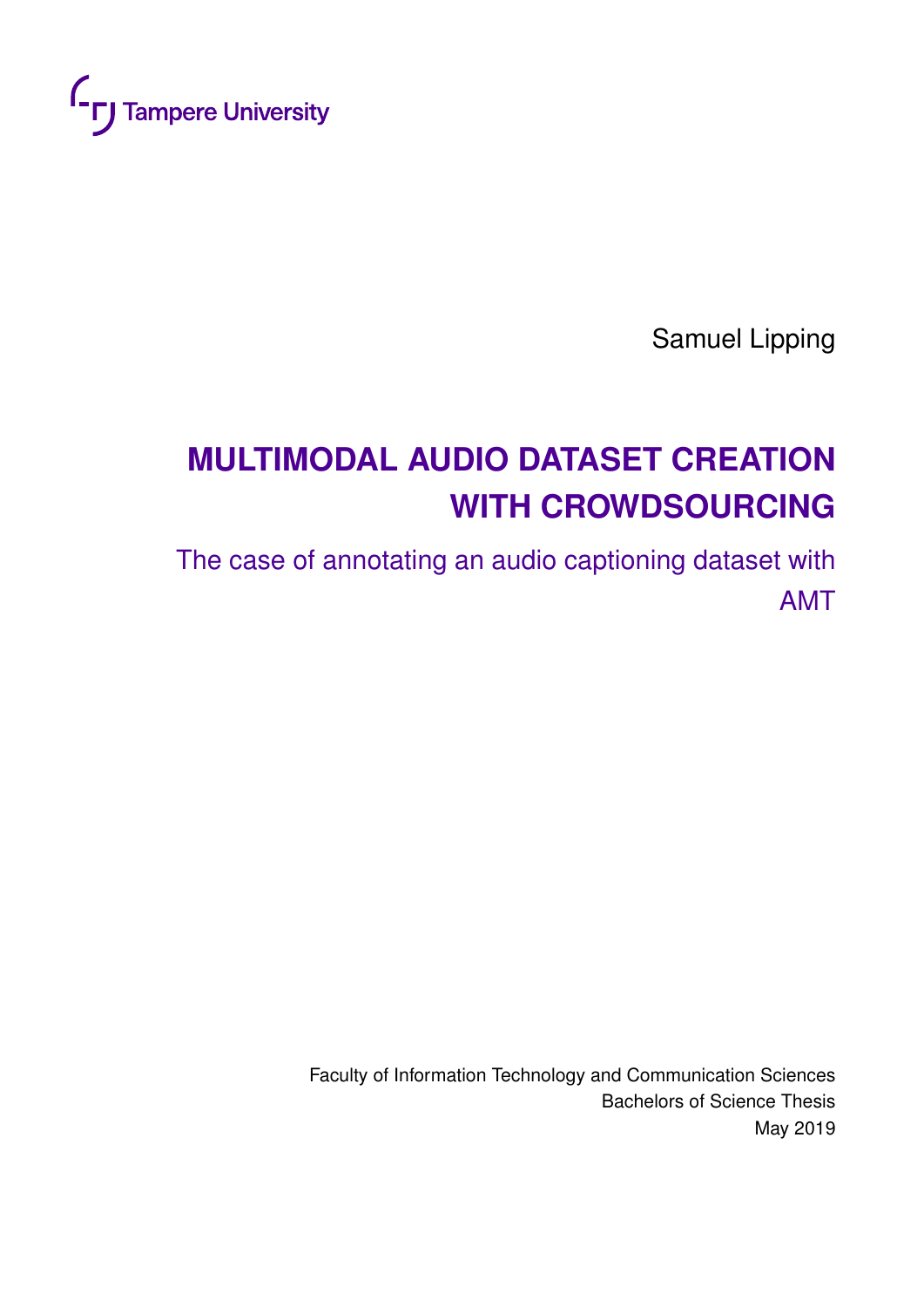### **ABSTRACT**

Samuel Lipping: Multimodal audio dataset creation with crowdsourcing Bachelors of Science Thesis Tampere University Signal Processing May 2019

Creating large multimodal datasets for machine learning tasks can be difficult. Annotating large amounts of data for the dataset is costly and time consuming if done by finding and hiring participants. This thesis outlines a method for gathering multimodal annotations with the crowdsourcing platform Amazon Mechanical Turk (AMT). Specifically, the method in this thesis is made for annotating audio files with five captions and subjective scores for description accuracy and fluency for each caption. The durations of the audio files used in this thesis are uniformly distributed from 15 to 30 seconds. The method divides the whole annotation task into three separate tasks, namely audio description, description editing and description scoring. The editing and scoring tasks were introduced to attempt to fix errors from the previous tasks.

The inputs for the audio description task are the audio files that are to be annotated. The inputs for the description editing task are the descriptions from the audio description task, and the inputs for the description scoring task are the descriptions from the previous tasks. Each audio file is described five times, each description is edited once, and each set of descriptions is scored three times. At the end of the process there are ten descriptions for each audio file and three scores for accuracy and fluency for each description. The scores are used to sort the descriptions and the top five descriptions are used as the final captions for the files. This thesis creates an audio captioning dataset using this method for 5,000 audio files.

Keywords: audio, captioning, AMT, crowdsourcing

The originality of this thesis has been checked using the Turnitin OriginalityCheck service.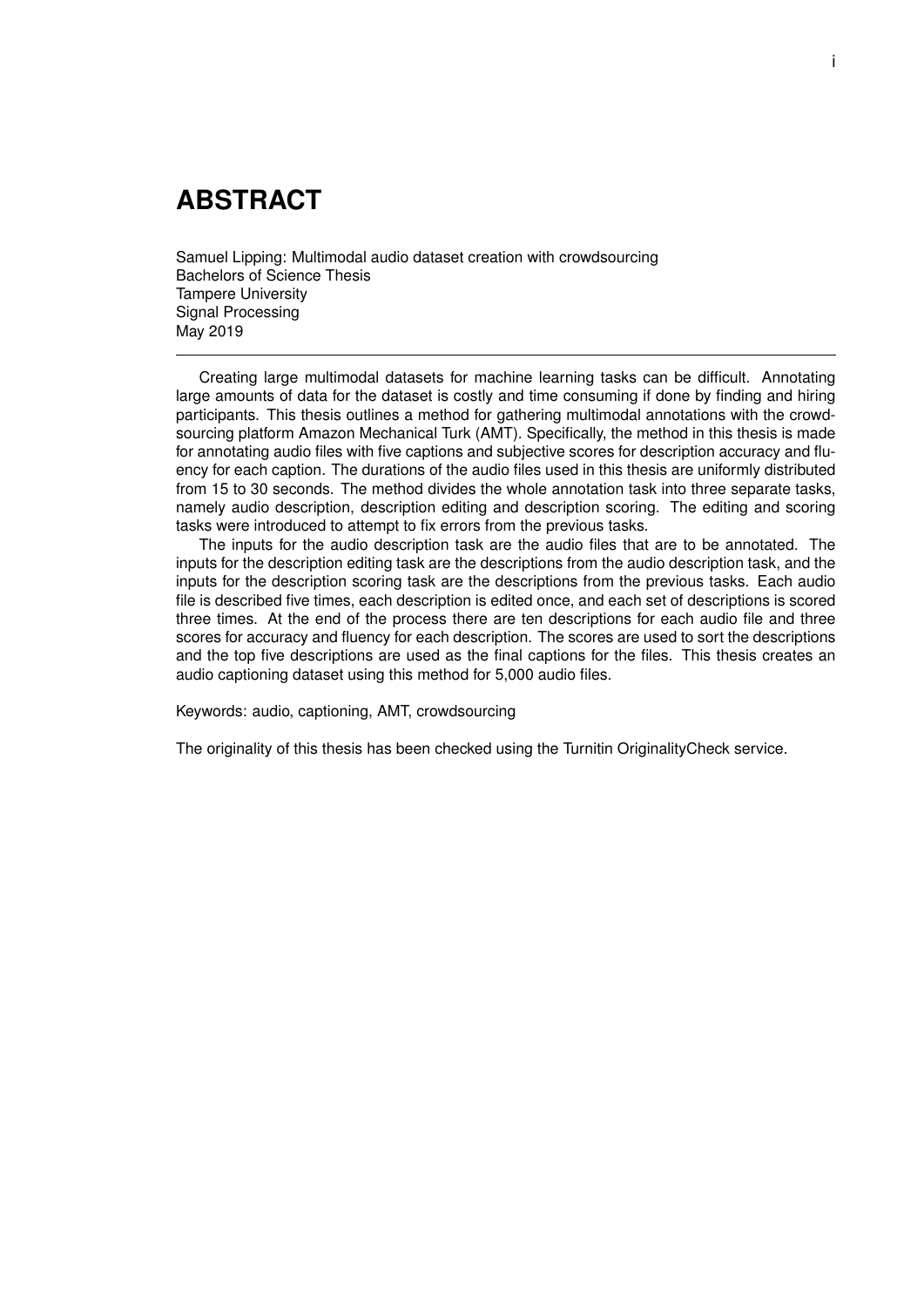## **TIIVISTELMÄ**

Samuel Lipping: Multimodaalisen äänitietoaineiston luominen joukkoistamisen avulla Kandidaatintyö Tampereen yliopisto Signaalinkäsittely Toukokuu 2019

Suuren multimodaalisen tietoaineiston luominen koneoppimista varten voi olla haastavaa. Suuren datamäärän annotointi on kallista ja vaatii paljon aikaa, jos tämä tehdään keräämällä ja palkkaamalla annotoijia. Tässä työssä esitellään joukkoistamismenetelmä multimodaalisen datan annotointiin käyttäen joukkoistamisalustaa Amazon Mechanical Turk (AMT). Tarkemmin ottaen tässä työssä esitelty menetelmä on luotu keräämään audiotiedostoille viisi kuvausta ja pisteyttämään jokainen kuvaus tarkkuuden ja kielen sujuvuuden perusteella. Tässä työssä käytetyt audiotiedostot ovat pituudeltaan välillä 15-30 sekuntia. Esitelty menetelmä jakaa annotoinnin kolmeen osaan: audion kuvaukseen, kuvauksien muokkaamiseen ja kuvauksien pisteyttämiseen. Muokkaamis- ja pisteyttämisosissa korjataan edellisissä osissa tulleita virheitä.

Audion kuvaukseen annetaan sisääntulona annotoitavat audiotiedostot. Kuvausten muokkaamiseen annetaan sisääntulona audion kuvauksesta saadut kuvaukset. Kuvausten pisteyttämiseen annetaan sisääntulona audion kuvauksesta saadut kuvaukset, kuvausten muokkaamisesta saadut muokatut kuvaukset sekä annotoitavat audiotiedostot. Jokainen audiotiedosto kuvaillaan viisi kertaa, jokainen kuvaus korjataan kerran ja jokaisen audiotiedoston kuvaukset pisteytetään kolme kertaa. Koko prosessin lopputuloksena on kymmenen kuvausta jokaiselle tiedostolle ja kolme pisteytystä jokaiselle kuvaukselle. Kuvaukset järjestetään pisteiden perusteella ja lopullisena tuloksena saadaan viisi parasta kuvausta jokaiselle tiedostolle. Tässä työssä luodaan tietoaineisto, jossa on 5000 audiotiedostoa.

Avainsanat: audio, kuvaus, AMT, joukkoistaminen

Tämän julkaisun alkuperäisyys on tarkastettu Turnitin OriginalityCheck -ohjelmalla.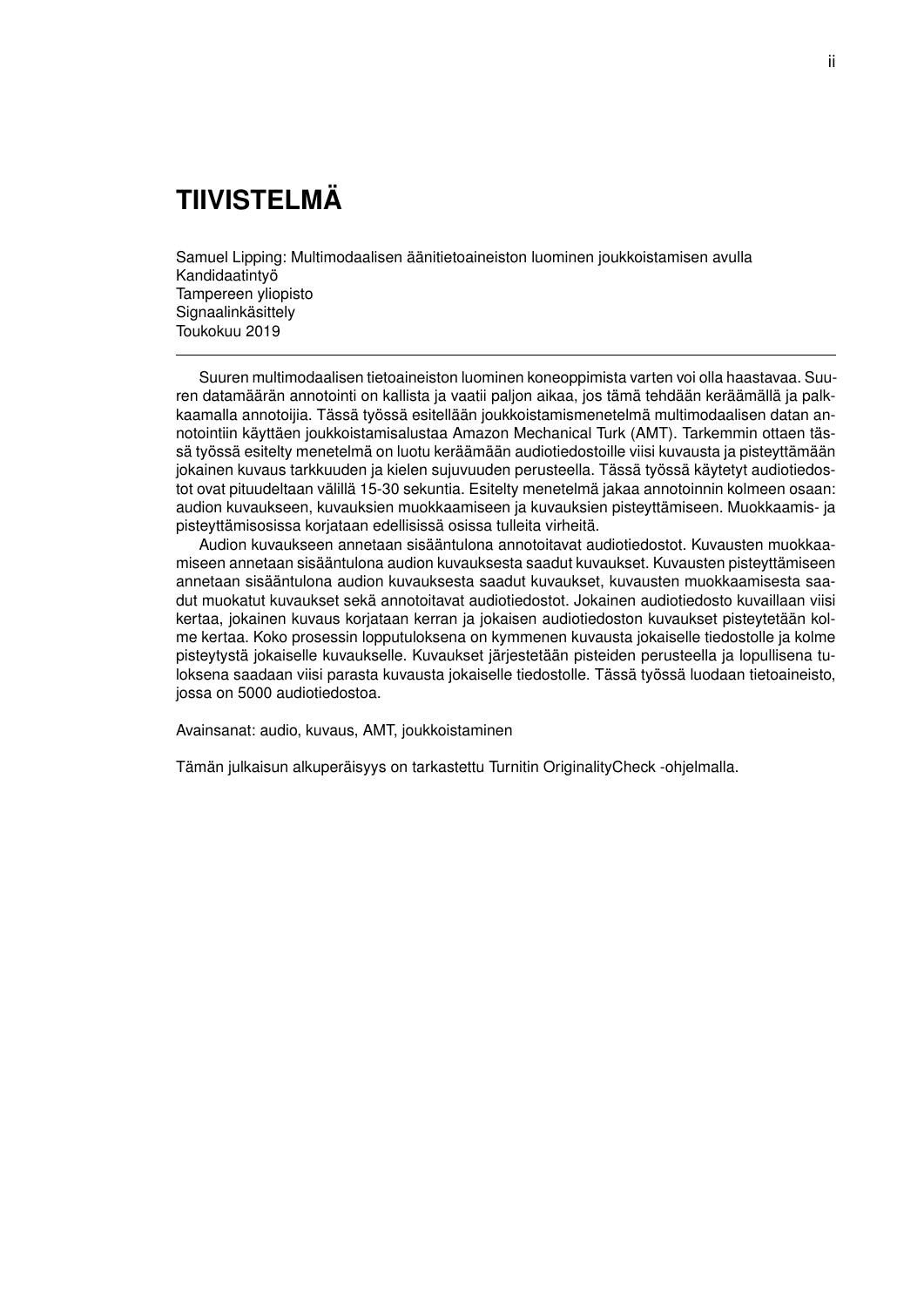## **CONTENTS**

| 1                    |     |   |  |  |                |  |  |  |
|----------------------|-----|---|--|--|----------------|--|--|--|
| $\mathbf{2}^{\circ}$ |     |   |  |  |                |  |  |  |
|                      | 2.1 |   |  |  |                |  |  |  |
|                      |     |   |  |  | $\overline{4}$ |  |  |  |
|                      |     | 5 |  |  |                |  |  |  |
|                      | 2.4 |   |  |  | 6              |  |  |  |
|                      | 2.5 |   |  |  |                |  |  |  |
| 3                    |     |   |  |  |                |  |  |  |
|                      | 3.1 |   |  |  |                |  |  |  |
|                      |     |   |  |  |                |  |  |  |
|                      |     |   |  |  |                |  |  |  |
|                      |     |   |  |  |                |  |  |  |
|                      |     |   |  |  |                |  |  |  |
|                      |     |   |  |  |                |  |  |  |
|                      |     |   |  |  |                |  |  |  |
|                      |     |   |  |  |                |  |  |  |
|                      |     |   |  |  |                |  |  |  |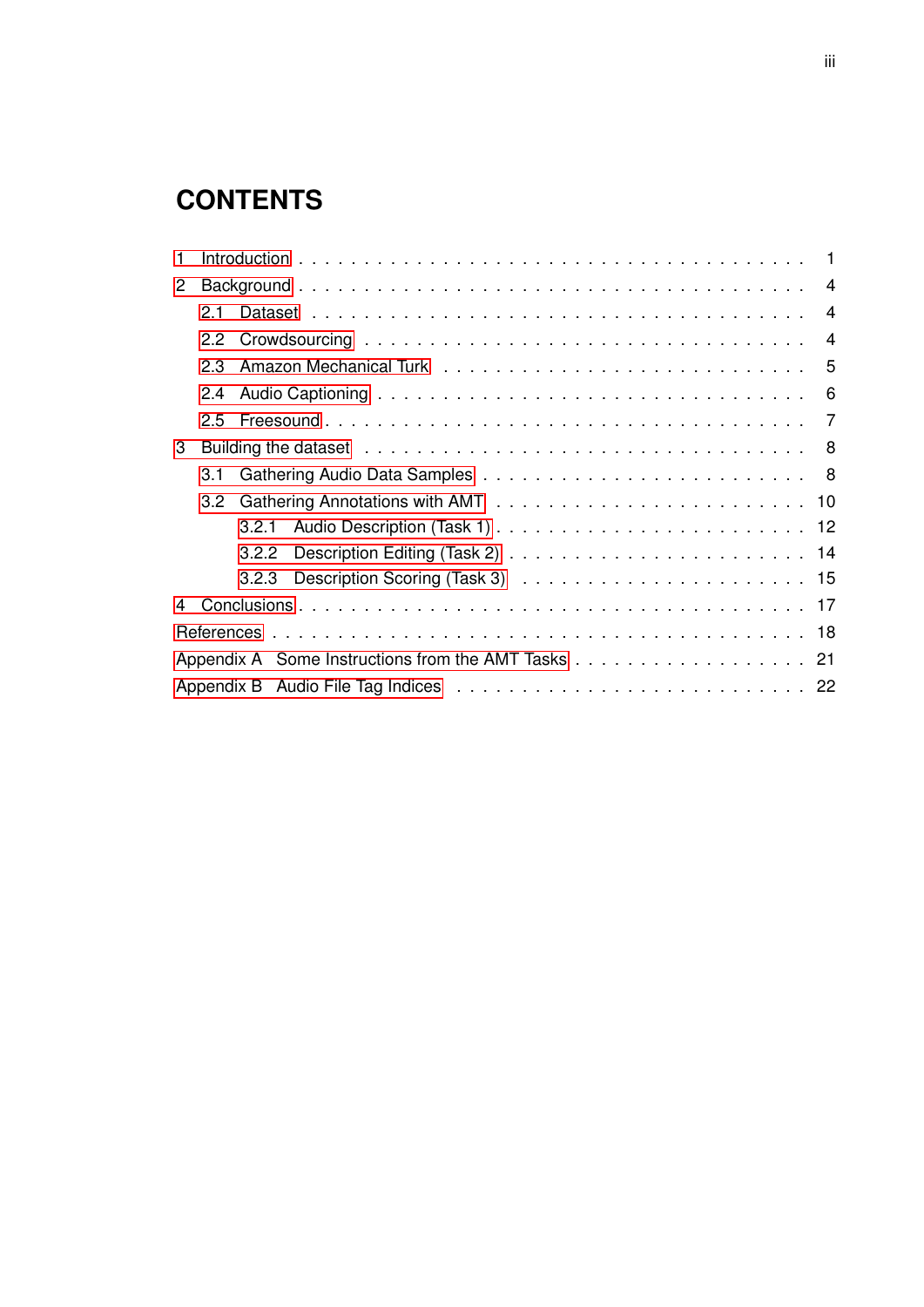## **LIST OF FIGURES**

| 2.1 | Visual representation of the AMT platform. HITs are designed and pub-                                                                                       |
|-----|-------------------------------------------------------------------------------------------------------------------------------------------------------------|
|     | lished by the requesters. Published HITs are hosted by AMT. Workers can                                                                                     |
|     | work on and submit submissions for HITs. Submissions are reviewed by re-                                                                                    |
|     | questers. If a submission is deemed to have good quality by the requester,                                                                                  |
|     | it is approved and the submission becomes a result of the HIT, and the                                                                                      |
|     | worker of that submission receives payment. If the submission is of bad                                                                                     |
|     | quality, the submission is rejected, the worker does not receive payment,                                                                                   |
|     | and the HIT has to be republished to receive a better submission. $\ldots$ 6                                                                                |
| 3.1 | Distribution of the frequency of tags for audio files used in our dataset. The<br>figure shows only the descriptive tags that have a frequency greater than |

| figure shows only the descriptive tags that have a frequency greater than       |  |  |  |  |
|---------------------------------------------------------------------------------|--|--|--|--|
|                                                                                 |  |  |  |  |
| 3.2 Distribution of duration of audio files used in our dataset. 10             |  |  |  |  |
| 3.3 Information flow between the three tasks of the dataset building process 11 |  |  |  |  |
|                                                                                 |  |  |  |  |
|                                                                                 |  |  |  |  |
|                                                                                 |  |  |  |  |
|                                                                                 |  |  |  |  |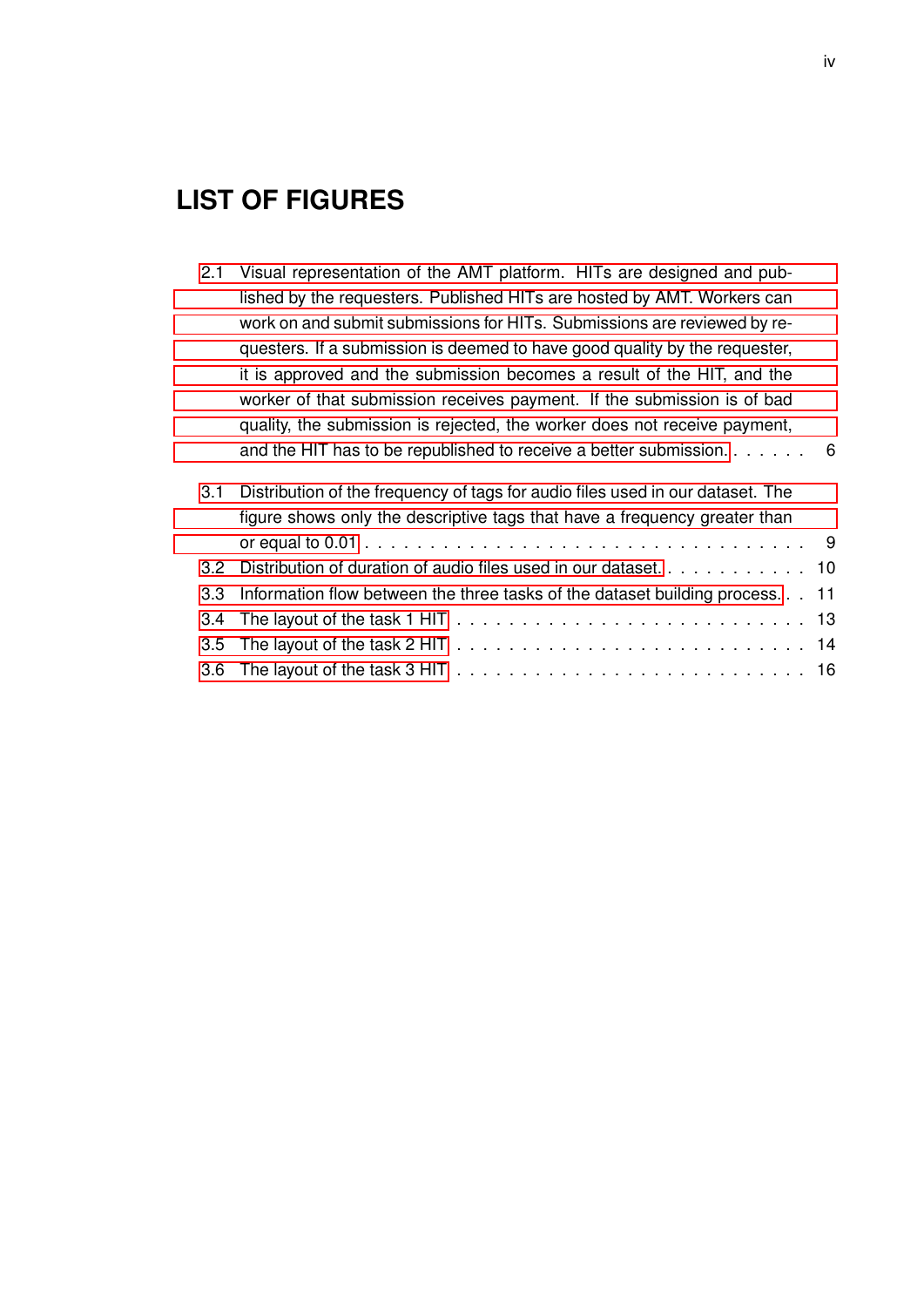## **LIST OF TABLES**

| B.1 Tags corresponding to the tag indices on the x-axis in Figure 3.1. The |  |
|----------------------------------------------------------------------------|--|
| indices visible in the figure are in bold in the table. $\ldots$ , , ,  22 |  |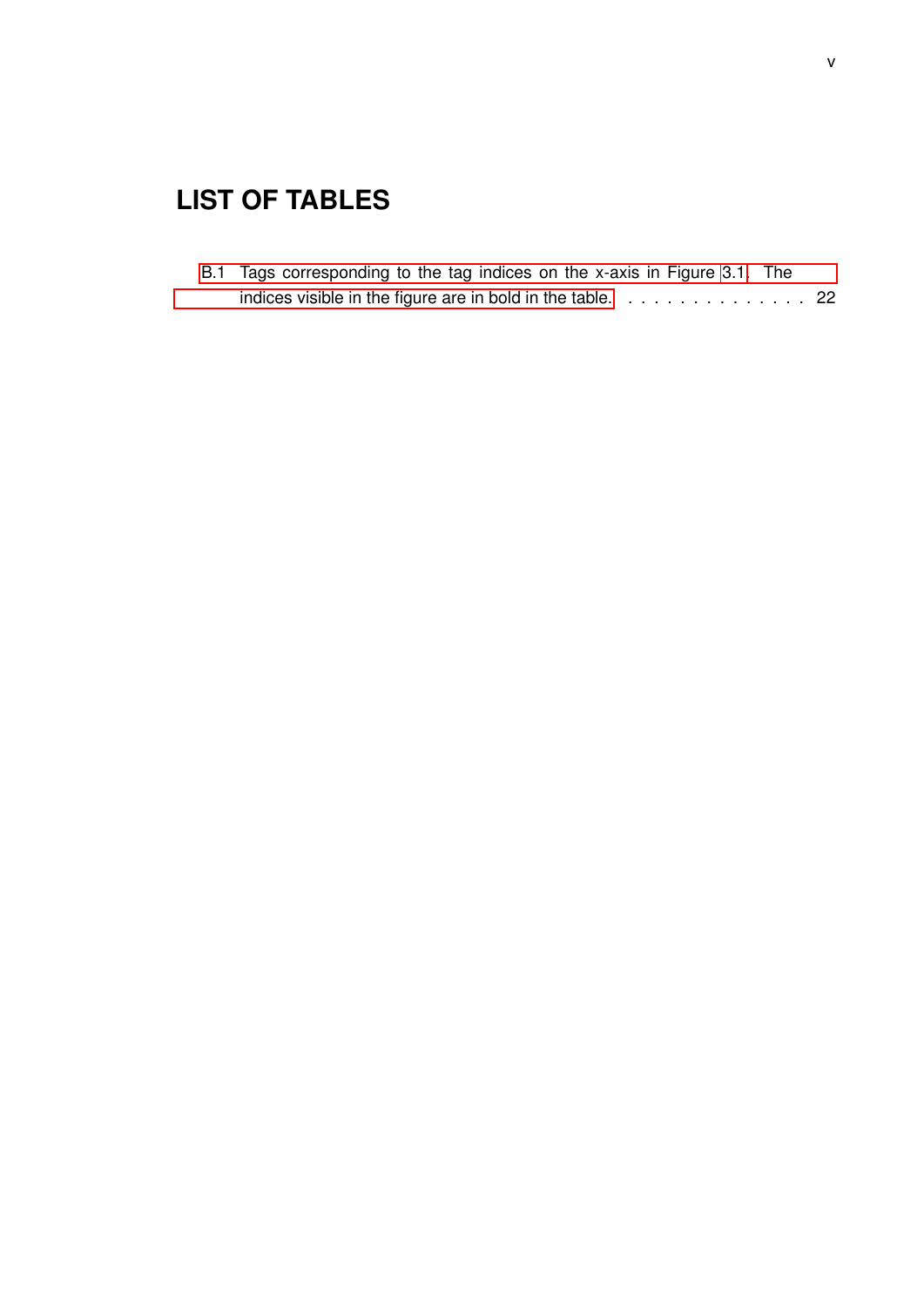## **LIST OF SYMBOLS AND ABBREVIATIONS**

| <b>AMT</b> | Amazon Mechanical Turk                        |
|------------|-----------------------------------------------|
| API        | Application programming interface             |
| CC licence | <b>Creative Commons licence</b>               |
| cli        | Command line interface                        |
| GUI        | Graphical ised interface                      |
| <b>HIT</b> | Human Intelligence Task, a single task in AMT |
|            |                                               |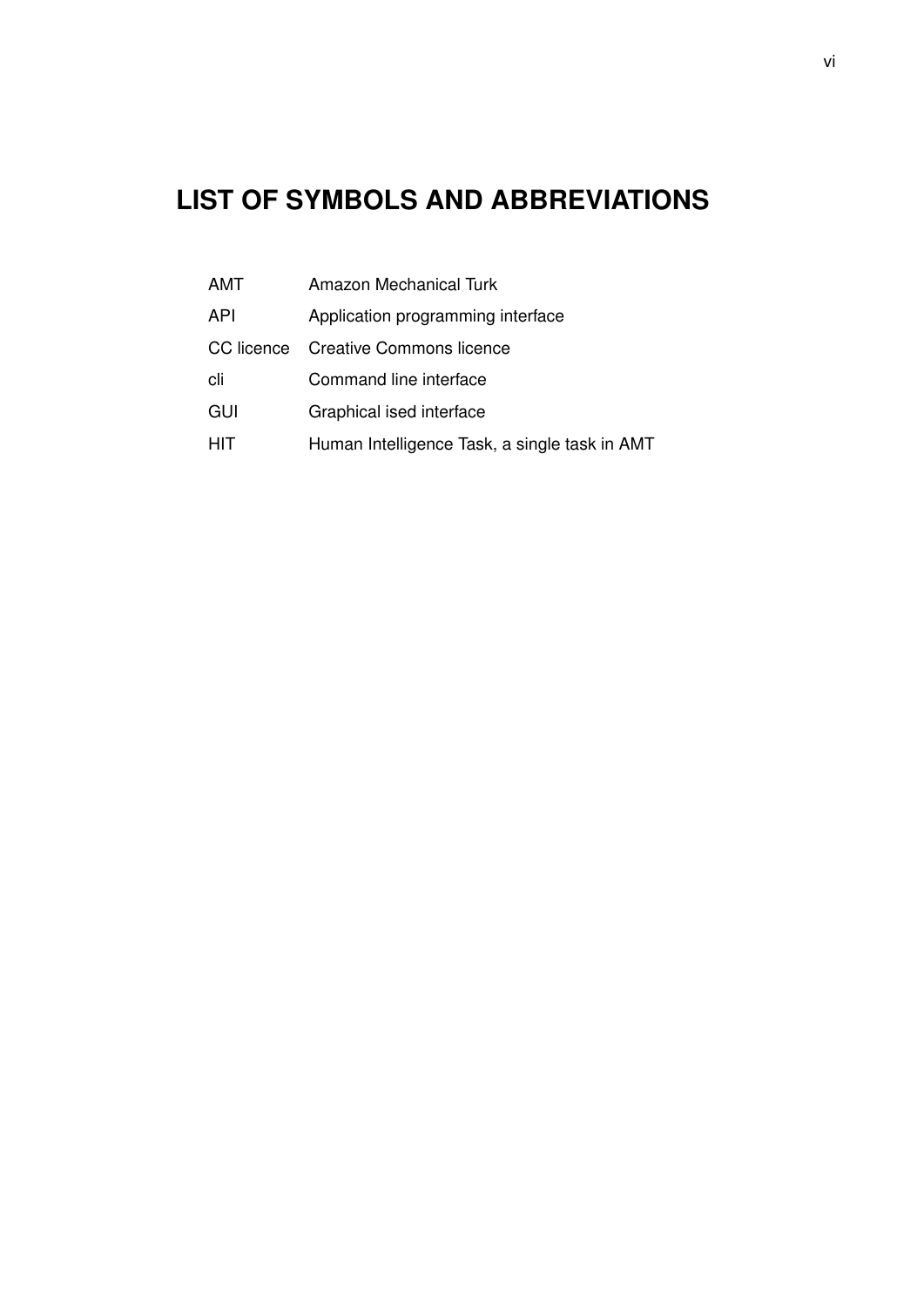### <span id="page-7-0"></span>**1 INTRODUCTION**

When thinking about the functionality of computer programs, one usually thinks of algorithms such as arithmetic and event-based functionality in applications. These are tasks where the parameters of the algorithms are defined by the programmer. Machine learning algorithms, however, are such that the programmer does not define the parameters of the algorithm directly. Rather, as the name implies, the machine learns the parameters on its own based on the data it is given [\[12\]](#page-25-0). The machine can learn to model very complex relationships.

Because of the ability to learn complex relationships from examples, machine learning offers the possibility of doing complex tasks, e.g. image captioning, object detection from an image, audio transcription and audio source separation. In object detection, the algorithm detects objects, e.g. humans or cars, from an image by drawing bounding boxes or outlines around the object in the image. In audio transcription, in turn, the algorithm provides subtitles to an audio signal containing speech. In source separation, the algorithm separates sources of sound, e.g. two separate speakers, from an audio signal. This thesis will focus on a topic related to captioning which is the automatic process of generating a description for a multimedia input. For example, image captioning is a task where a description is automatically generated describing the contents of the input image.

Machine learning can be divided into three categories, namely i) Reinforcement learning, ii) unsupervised machine learning, and iii) supervised machine learning. Reinforcement learning is a machine learning approach where a machine learns to act in an environment by exploring. The machine is given possible actions that it can perform. The machine evaluates a reward based on its state in the environment. When performing actions, the machine attempts to maximise the reward it gets. Reinforcement learning can be used e.g. in gaming artificial intelligence [\[14\]](#page-25-1). In unsupervised machine learning the machine learns to provide results without any output value examples. Unsupervised machine learning can be used for e.g. clustering or anomaly detection. Unsupervised clustering, where the algorithm identifies groups within some data, can be used to e.g. identify groups of similar customers [\[21\]](#page-25-2). Anomaly detection, where the algorithm detects unusual objects from some data, can be used e.g. in fraud detection [\[1\]](#page-24-1). Recently, unsupervised machine learning has been used to estimate depth of field, i.e. the distance from the viewer, from a single video stream [\[19\]](#page-25-3). Supervised machine learning is an approach where the algorithm learns its parameters based on existing examples consisting of input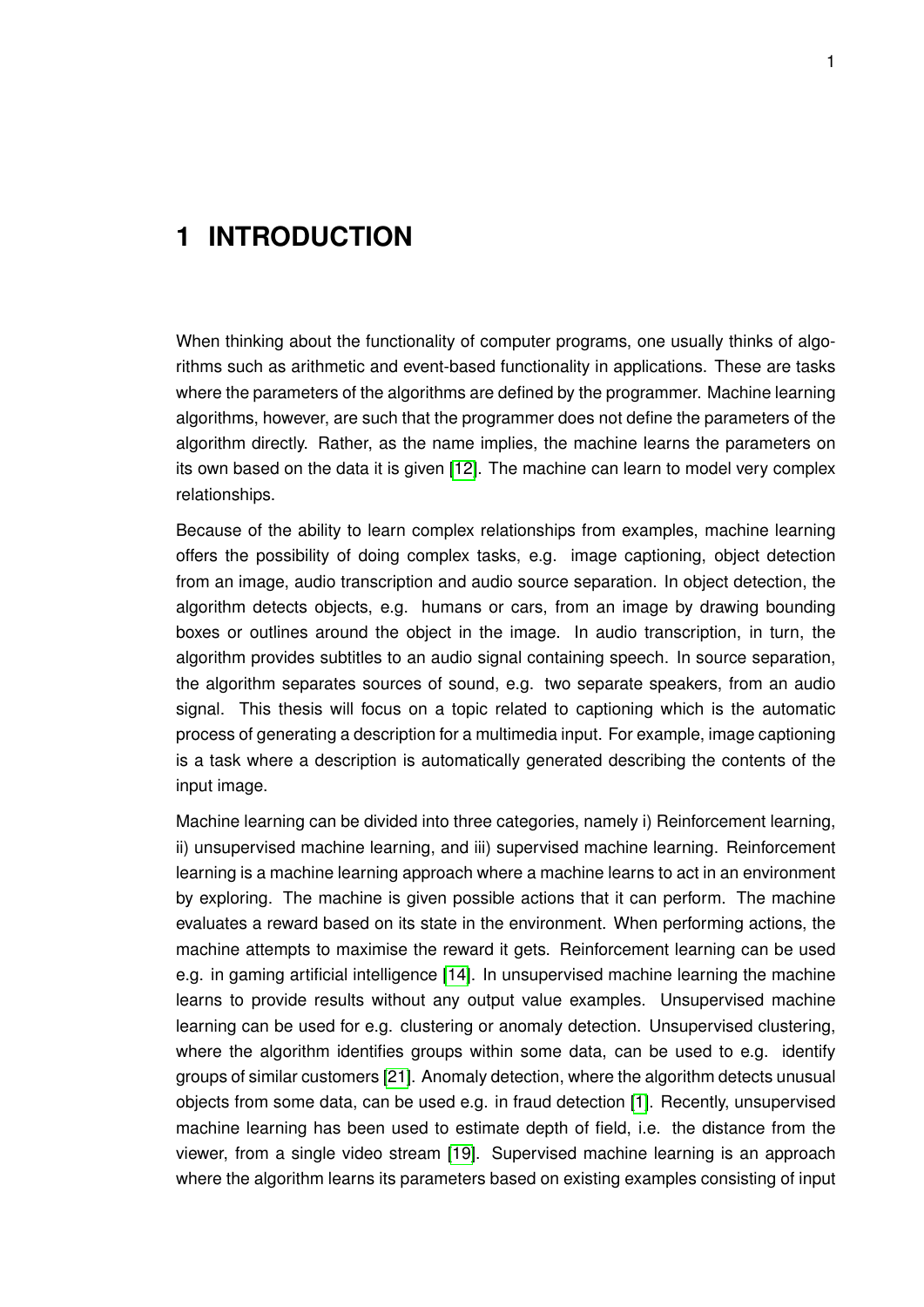values and target output values. The input of the machine learning algorithm could be e.g. an image and the output could be a tag or a sentence describing the image. There are a wide set of fields where supervised machine learning can be applied, even ranging to more traditional fields like physics [\[2\]](#page-24-2).

Machine learning requires existing data that is used to train the algorithm. This set of training data is often called a dataset. More specifically in the case of supervised learning, the dataset must include both input and output values. Since the algorithm learns from existing examples, it is also the case that the more examples there are to learn from, the better the performance of the algorithm. This is why it is important to have good and large enough datasets when implementing machine learning algorithms. For example, the MNIST dataset of handwritten digits, which has been used in numerous previous research [\[16,](#page-25-4) [17\]](#page-25-5), consists of 60,000 training images and 10,000 test images [\[15\]](#page-25-6).

Other datasets include AudioSet [\[11\]](#page-25-7) and ImageNet [\[4\]](#page-24-3). AudioSet includes YouTube[1](#page-0-0) videos and label annotations for the audio content of the videos. ImageNet is a dataset of annotated images, where the annotations classify the images within a hierarchy. The annotations (outputs) in AudioSet and ImageNet represent individual objects or aspects, such as "cat", "do" or "outside", of the inputs, but do not say anything about the relationship between the objects. For example, the annotations "dog" and "frisbee" of a video do not say if the dog is catching the frisbee or if the dog has already caught the frisbee. A machine learning task with a more complex output is image or audio captioning. In image or audio captioning the outputs contain information about the relationship between the objects in the image or audio. Among others, the MS COCO caption dataset [\[3\]](#page-24-4), which contains a set of images and image descriptions, is a dataset that can be used in image captioning. For audio captioning, however, there is no such dataset available. This thesis attempts to address that problem by building an audio captioning dataset and explaining the process by which the dataset was built.

One way to build an audio captioning dataset could be by gathering a group of participants to annotate the audio in the dataset. However, this approach is slow, costly, involves extensive time scheduling, and requires a physical space for the annotation experiment. In recent research, crowdsourcing has risen in popularity as a good way to gather large amounts of data [\[3,](#page-24-4) [7,](#page-24-5) [22\]](#page-25-8). The whole crowdsourcing task, e.g. gathering data for a dataset, is distributed to multiple participants and has the possibility of global reach. The task can be done by the participants with no restrictions on time or place. Crowdsourcing has also been seen to be a reliable source of data, in addition to being convenient and fast [\[22\]](#page-25-8). Inspired by this, we aim to build our dataset using crowdsourcing.

Amazon Mechanical Turk (AMT) is an online crowdsourcing platform used in previous research. It provides access to a global workforce for crowdsourcing tasks. Chen et al. used AMT to create a dataset for image captions [\[3\]](#page-24-4). Zaidan & Callison-Burch used AMT to retrieve Urdu-to-English translations [\[22\]](#page-25-8). In audio information retrieval, AMT has been used to produce transcriptions from audio clips [\[7\]](#page-24-5).

<sup>1</sup> <https://www.youtube.com/>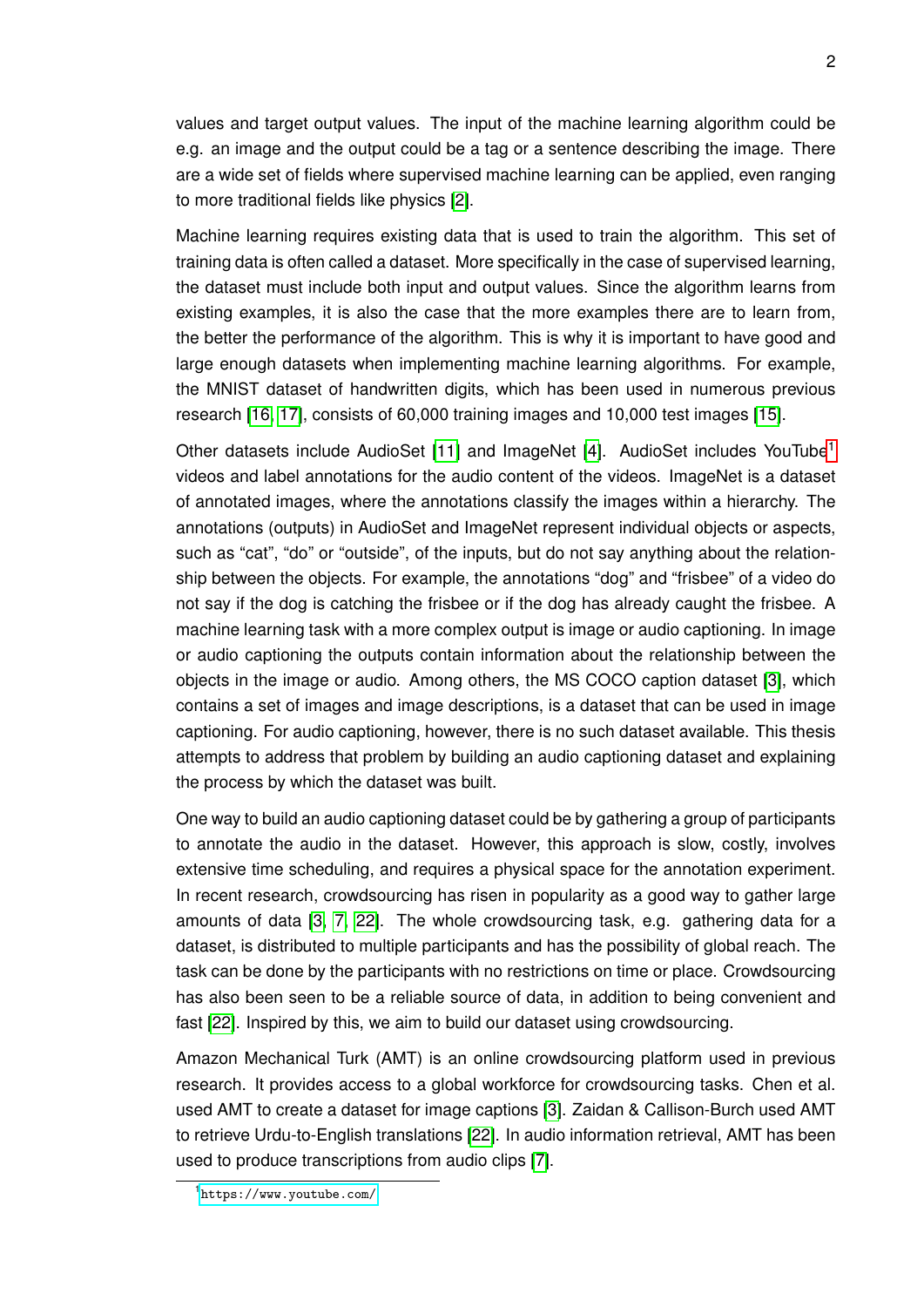For the audio files that are used in this thesis, the online audio database Freesound [\[10\]](#page-24-6) was used, which has been used in previous audio processing research [\[8,](#page-24-7) [9,](#page-24-8) [20\]](#page-25-9). The rest of the document is organized as follows: Chapter [2](#page-10-0) will provide the necessary background information for the rest of the thesis. In Chapter [3,](#page-14-0) the process of building the dataset is discussed. Chapter [4](#page-23-0) presents the results and holds the conclusions of this thesis.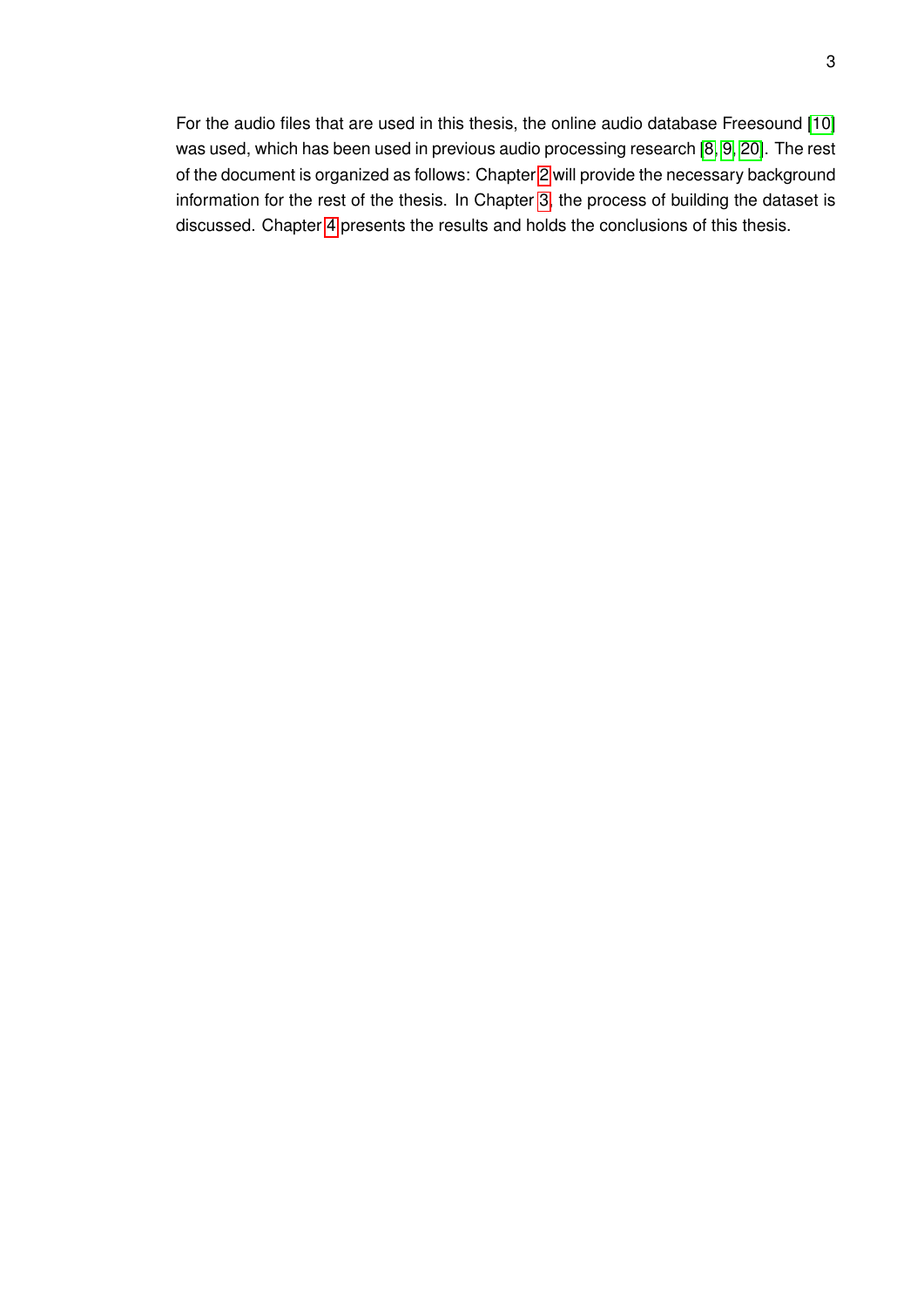### <span id="page-10-0"></span>**2 BACKGROUND**

This chapter will go through the necessary background information and terminology used in this thesis. The following sections will explain each necessary component of this thesis and declare the purposes of using these components.

#### <span id="page-10-1"></span>**2.1 Dataset**

For our purposes, a dataset is a collection of input data and target values. In other words, a dataset D is a collection of N input data  $(k_n)$  and target values  $(v_n)$ ,

$$
D = \{k_i, v_i\}_{i=1}^N
$$

For example, in the MSCOCO dataset [\[3\]](#page-24-4), the input values  $k_n$  are digital images and the output values  $v_n$  are captions of those images. The MSCOCO dataset is also an example of a multimodal dataset where the input and target values are different modes of media, i.e. image and text. The aim of this thesis is also to create a multimodal dataset from audio files to textual descriptions.

#### <span id="page-10-2"></span>**2.2 Crowdsourcing**

Gathering data for datasets involves planning the gathering experiment, finding a group of participants to annotate your data, scheduling the annotation procedure, and then having a physical environment where the annotation procedure can take place. To do all of this manually would require a significant amount of time, effort, and money. Planning the experiment, gathering the participants, and scheduling the experiment all add up to the expenses of building the dataset.

Crowdsourcing is a way to eliminate the need for a physical environment to host the annotation procedure. Without the need for a physical environment, the pool of participants is broadened to an essentially global reach, and the need for scheduling is also diminished. In crowdsourcing, the task is delivered to the participants. This means having a digital platform where the task is hosted and then sending participation invitations to the participants, so that they can participate in the experiment at a time which they find most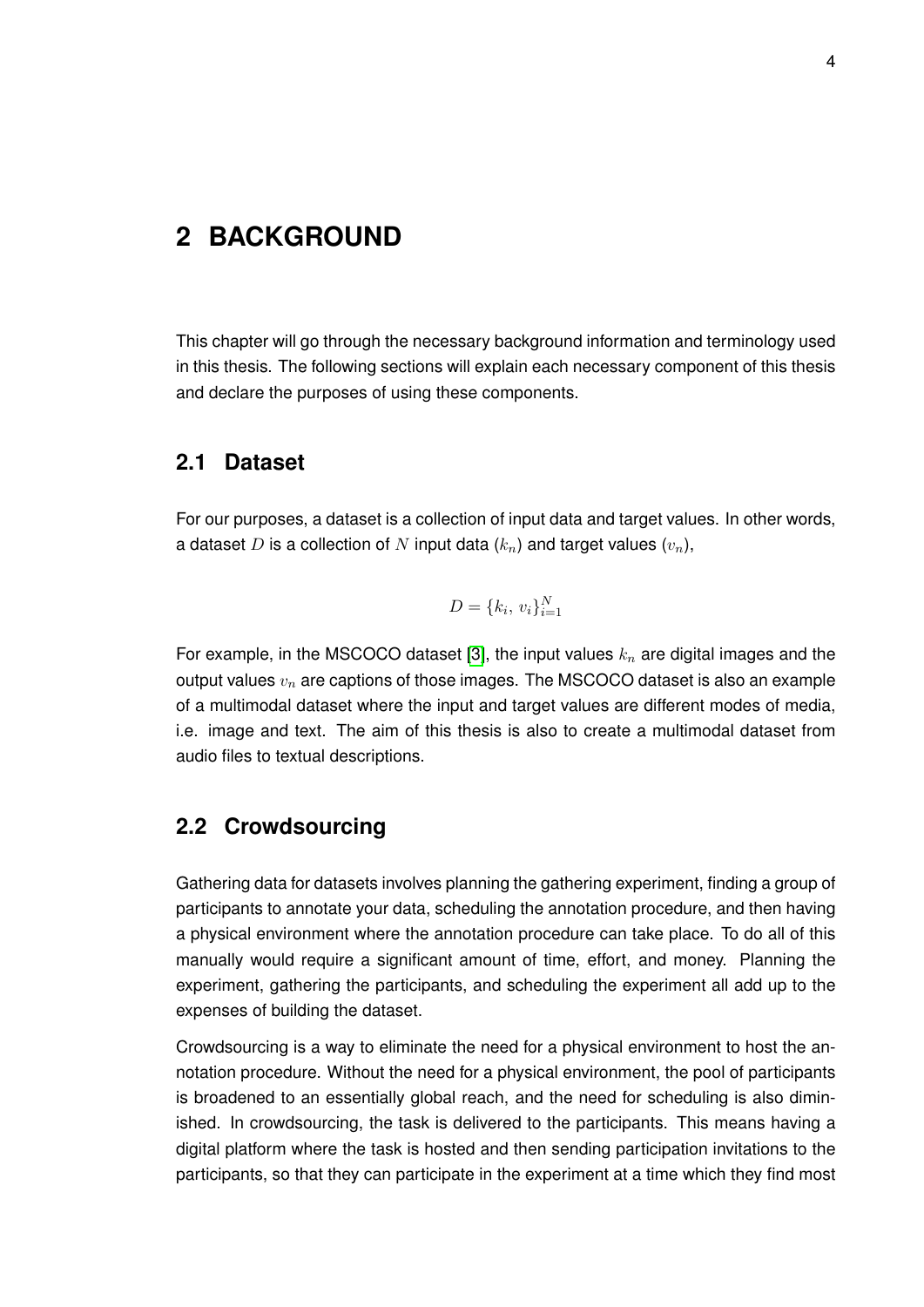proper. The hosting platform can be a ready-made one, e.g. AMT or custom-made, as was done by Drossos et al. [\[6\]](#page-24-9). With a custom-made platform, however, the group of participants and experiment environment still need to be established.

Using an existing crowdsourcing platform, such as AMT or CrowdFlower<sup>[1](#page-0-0)</sup>, eliminates the need for establishing a digital environment. Existing platforms have also been tested and deemed functional by others. Moreover, these platforms come with their own established groups of users and thus eliminates the need for hand-picking a group of participants for the experiment.

#### <span id="page-11-0"></span>**2.3 Amazon Mechanical Turk**

Amazon Mechanical Turk (AMT) is a crowdsourcing platform that has been estimated to have 100,000-200,000 workers, of which 75% are from the USA [\[5\]](#page-24-10). A single selfcontained task in AMT, e.g. describing a single audio file, is called a Human Intelligence Task (HIT). The AMT users who publish HITs are called requesters. The AMT users who work on the HITs and provide submissions for them are called workers. A HIT can have multiple assignments associated with it, meaning that multiple distinct workers will work on that specific HIT. For example, if an audio description HIT has five assignments associated with it, the requester of that HIT will receive a submission for the HIT from five distinct workers.

Other parameters associated with HITs include the title and description of the HIT, HIT reward, and qualifications. The title and description of a HIT describe the contents of the HIT to a worker who is browsing the HITs on AMT. The reward of a HIT is the amount of money a worker can gain for working on a single HIT. The worker will receive the reward if their submission is approved by the requester of the HIT. The interaction between HITs, AMT, workers and requesters is displayed in Figure [2.1.](#page-12-1)

A qualification is an attribute of a HIT that determines who can work on the HIT. Qualifications can be used to control who can participate in the HIT. AMT has their own qualifications for e.g. location, approval rating and number of approved HITs. Requesters can also make their own qualifications. There are also third party services that can be used to limit the amount of HITs one worker can participate in<sup>[2](#page-0-0)</sup>.

The layout of a HIT, which is what the worker sees when doing the HIT, is designed with HTML and JavaScript. AMT provides a HIT editor for this purpose. The HITs can be managed via the AMT web GUI, a CLI or an API for various programming languages. In this thesis, the Python API was used because of the limitations of the AMT GUI.

<span id="page-11-1"></span><sup>1</sup> <https://www.figure-eight.com/>

<sup>2</sup> <https://uniqueturker.myleott.com/>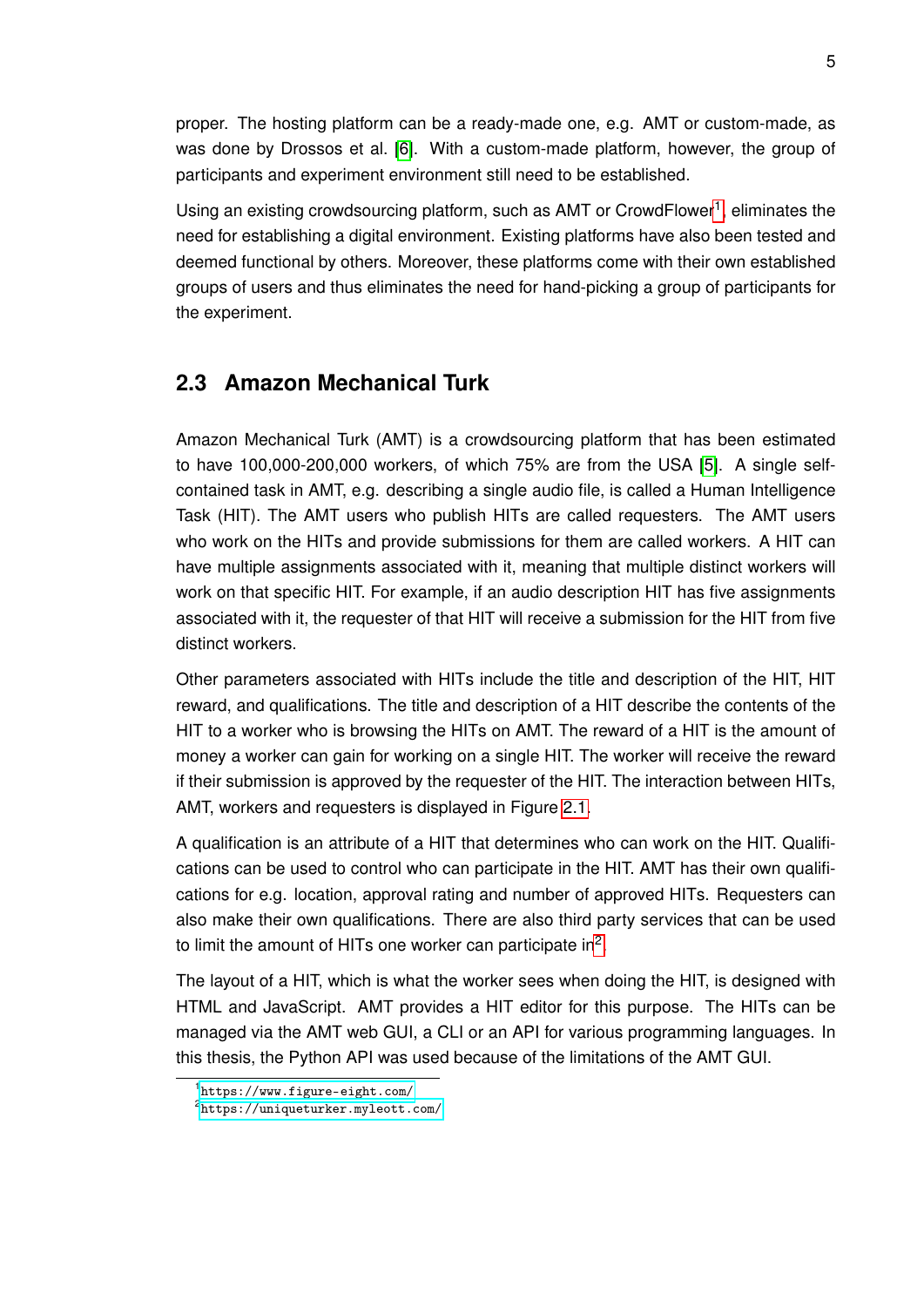<span id="page-12-1"></span>

*Figure 2.1. Visual representation of the AMT platform. HITs are designed and published by the requesters. Published HITs are hosted by AMT. Workers can work on and submit submissions for HITs. Submissions are reviewed by requesters. If a submission is deemed to have good quality by the requester, it is approved and the submission becomes a result of the HIT, and the worker of that submission receives payment. If the submission is of bad quality, the submission is rejected, the worker does not receive payment, and the HIT has to be republished to receive a better submission.*

#### **2.4 Audio Captioning**

<span id="page-12-0"></span>Audio captioning is an example of multimodal translation. In multimodal translation, information is derived from one mode of media to another. In the case of audio captioning, information is transformed from audio to text. Another example of multimodal translation is image captioning where a caption is generated to describe the input image. Another example of multimodal translation from audio is audio transcription. However, audio transcription can be viewed as mapping from speech features to text. In captioning, the algorithm is required to model more abstract relationships, e.g. counting (e.g. a clock striking five times), and enclosures and sizes (e.g. talking in a big room or hall).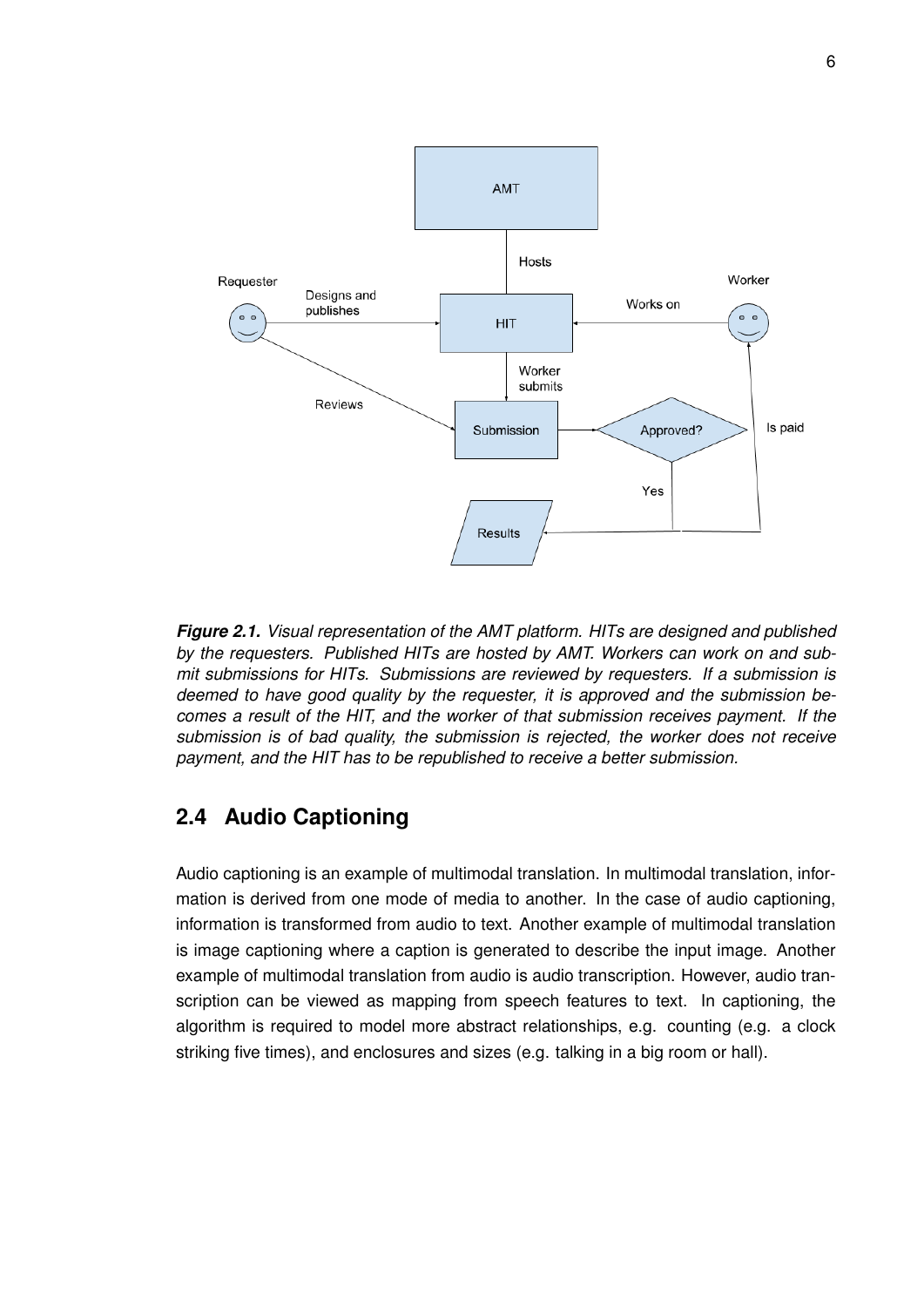#### **2.5 Freesound**

Freesound is a database of user-provided sounds that was started in 2005 [\[10\]](#page-24-6). The database has active users that have uploaded [3](#page-0-0)6,000 audio files only in 2018<sup>3</sup>. Each audio file in Freesound has the following attributes:

- Username of the user who uploaded the audio file
- Name of the audio file
- Description of the audio file describing the contents of the audio file
- A set of tags indicating the semantic attributes of the audio file (e.g. water, people, crowd, rain)
- A unique ID integer that can be used to identify the audio file in Freesound
- Technical description of the audio file, e.g. sampling frequency, duration, and file size

The tags and descriptions are written by the user who uploaded the audio file. The descriptions provided by the users vary in length and quality, so they cannot be used as audio captions in research. Most importantly for research, every sound in the database has one of the following CC licences attributed to them<sup>[4](#page-0-0)</sup>:

- $\bullet$  zero<sup>[5](#page-0-0)</sup>
- $\bullet$  attribution<sup>[6](#page-0-0)</sup>
- $\bullet$  attribution noncommercial<sup>[7](#page-0-0)</sup>

If a sound file has a zero license, it can be used freely. If it has an attribution license, credit has to be given to the creator of the file, and a link to the license has to be provided. In the case of a noncommercial attribution license the same limitations apply as with the attribution license, but the file may not be used for commercial purposes. Because of these licences, credit is given for all the sounds in the dataset.

<sup>3</sup> <https://blog.freesound.org/?p=942>

<sup>4</sup> <https://freesound.org/help/faq/>

<sup>5</sup> <https://creativecommons.org/publicdomain/zero/1.0/>

<sup>6</sup> <https://creativecommons.org/licenses/by/3.0/>

<sup>7</sup> <https://creativecommons.org/licenses/by-nc/3.0/>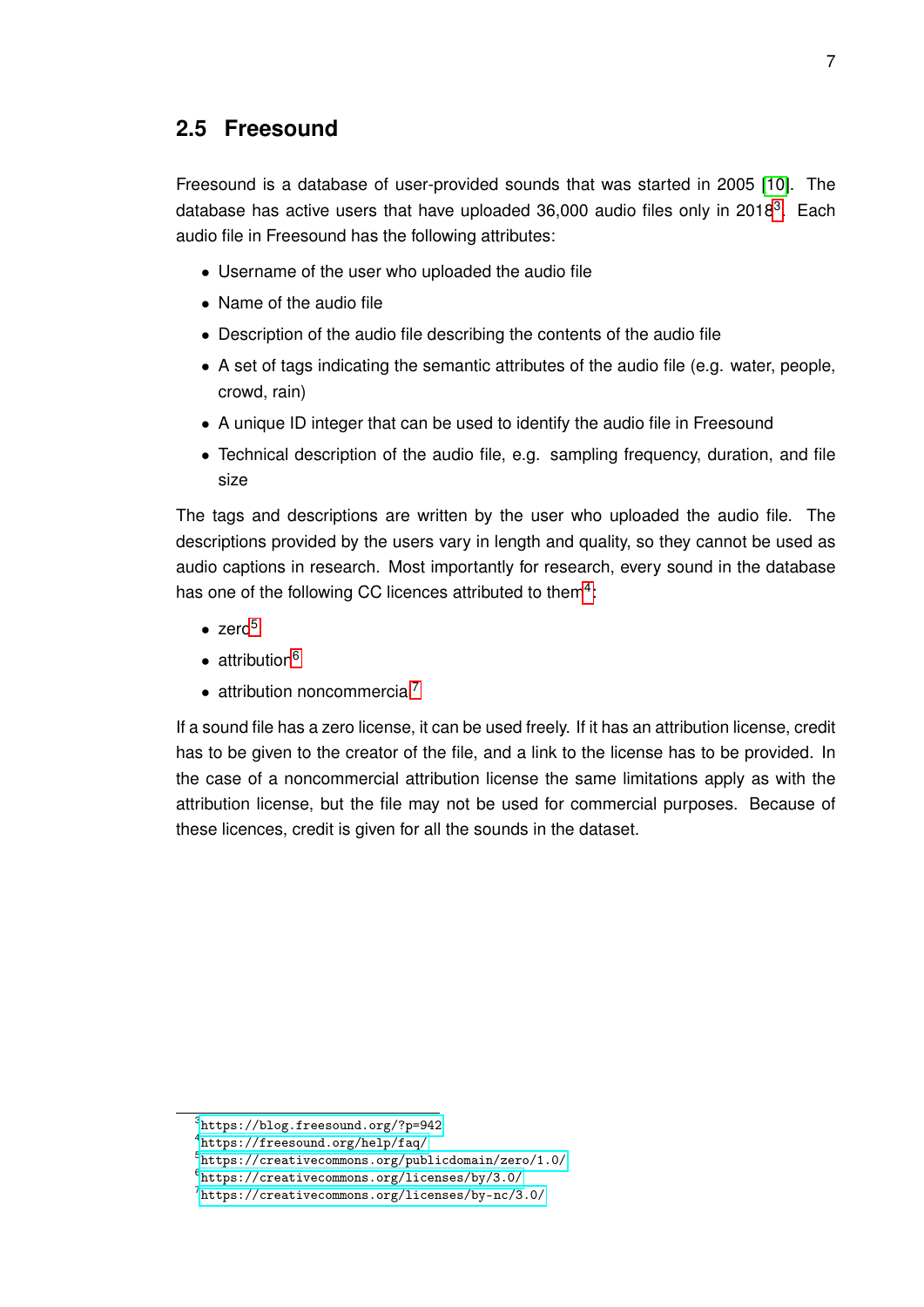### <span id="page-14-0"></span>**3 BUILDING THE DATASET**

In this chapter, the process of building the dataset is described. The methods for selecting the audio files is described in Section [3.1](#page-14-1) and gathering the captions is described in Section [3.2.](#page-16-0) The dataset created in this thesis will have 5,000 audio files. Each file ranges from 15 to 30 seconds in duration. Each file will have five descriptions describing their contents.

#### <span id="page-14-1"></span>**3.1 Gathering Audio Data Samples**

We gathered 12,000 audio files from the Freesound online database and they varied in duration and content. We wanted to have high diversity of the contents of the audio files. For each of those audio files, we gathered the technical information, descriptions, names, and tags from Freesound. To describe the audio file contents, we used the tags of the file. In order to diversify the content in the audio files as much as possible, we attempted to make the distribution of tags as uniform as possible.

Before optimizing the tag distribution, we removed non-descriptive tags from the optimization algorithm. We considered tags to be non-descriptive if they provided no information about the audio content. Such tags included tags describing time or recording equipment, e.g. "July", "field-recording", "binaural" , "autumn", and "contact-mic". The librosa python library<sup>[1](#page-0-0)</sup> was used to normalize the audio files and to trim the silences from the beginnings and ends. We then removed all audio files with a duration less than 15 seconds from the optimization. After this we had 9,000 remaining audio files.

To make the distribution of tags as uniform as possible, we first randomly permuted our 9,000 files  $10^6$  times and selected the first 5,000. For each permutation, we calculated the distribution of tags and measured the kurtosis, defined as

$$
g=\frac{m_4}{m_2^2}
$$

where  $m_2$  and  $m_4$  are moments defined as

$$
m_r = \frac{1}{n} \sum_{i=1}^{n} (x_i - \bar{x})^r
$$

<sup>1</sup> <https://librosa.github.io/librosa/>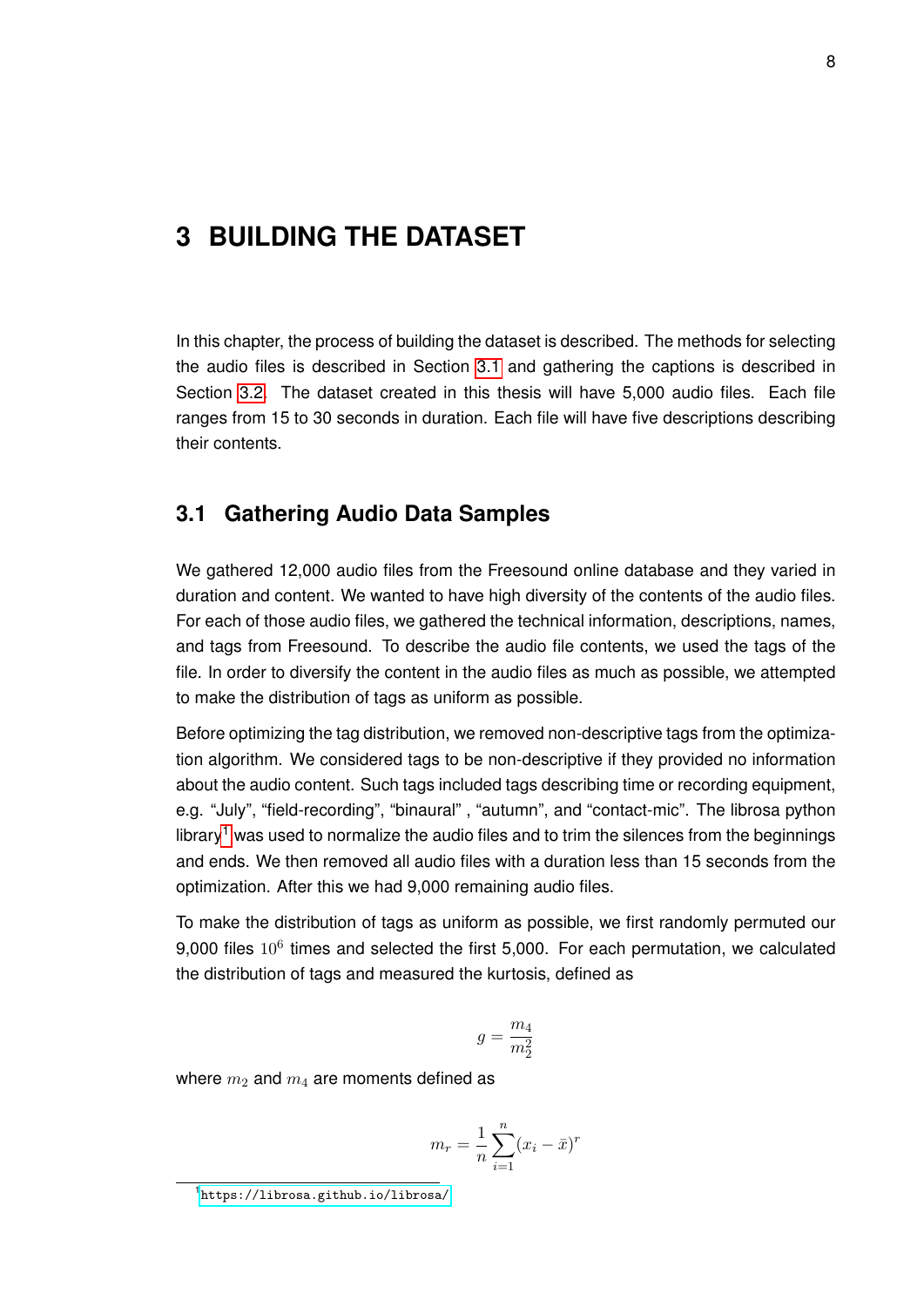where  $\bar{x}$  is the mean of the distribution [\[23\]](#page-26-0), and entropy, defined as

$$
S = -\sum_{i=1}^{n} P(x_i)log(P(x_i))
$$

where  $P(x_i)$  is the probability of  $x_i$  of the distribution [\[18\]](#page-25-10). The kurtoses and entropies were evaluated with the scipy python library<sup>[2](#page-0-0)</sup>. We selected the 5,000 files that exhibited maximum the entropy as well as the 5,000 that exhibited the lowest kurtosis. From these two permutations we selected the one with more uniform distribution of tags. The resulting tag distribution of the dataset audio files is displayed in Figure [3.1.](#page-15-0) The tags corresponding to the tag indices in the figure are displayed in a table in Appendix [B.](#page-28-0)

<span id="page-15-0"></span>

*Figure 3.1. Distribution of the frequency of tags for audio files used in our dataset. The figure shows only the descriptive tags that have a frequency greater than or equal to 0.01*

Once we had a set of 5,000 audio files with an optimized content diversity, we began to sample the audio files that were over 30 seconds in duration while leaving the files between 15 and 30 seconds as they were. We wanted to sample the files so that the resulting samples would contain actual audio content and not only silence. Additionally, we wanted the distribution of all our audio file durations to be uniform. Therefore, we predetermined the durations of the samples so that the duration distribution became even. Having the desired sample durations, we then sampled the files by taking a window of the desired duration from the audio file that maximised the energy of the sample. To measure the energy of the sample we used the RMS value of the samples of the audio signal. Because the sample locations were only based on energy, the results may begin or end in the middle of an audio event. This could result in artifacts in the sample. To minimize the artifacts, we applied half of a 512-sample Hamming window to the beginnings and

 $^2$ <https://docs.scipy.org/doc/scipy/reference/index.html>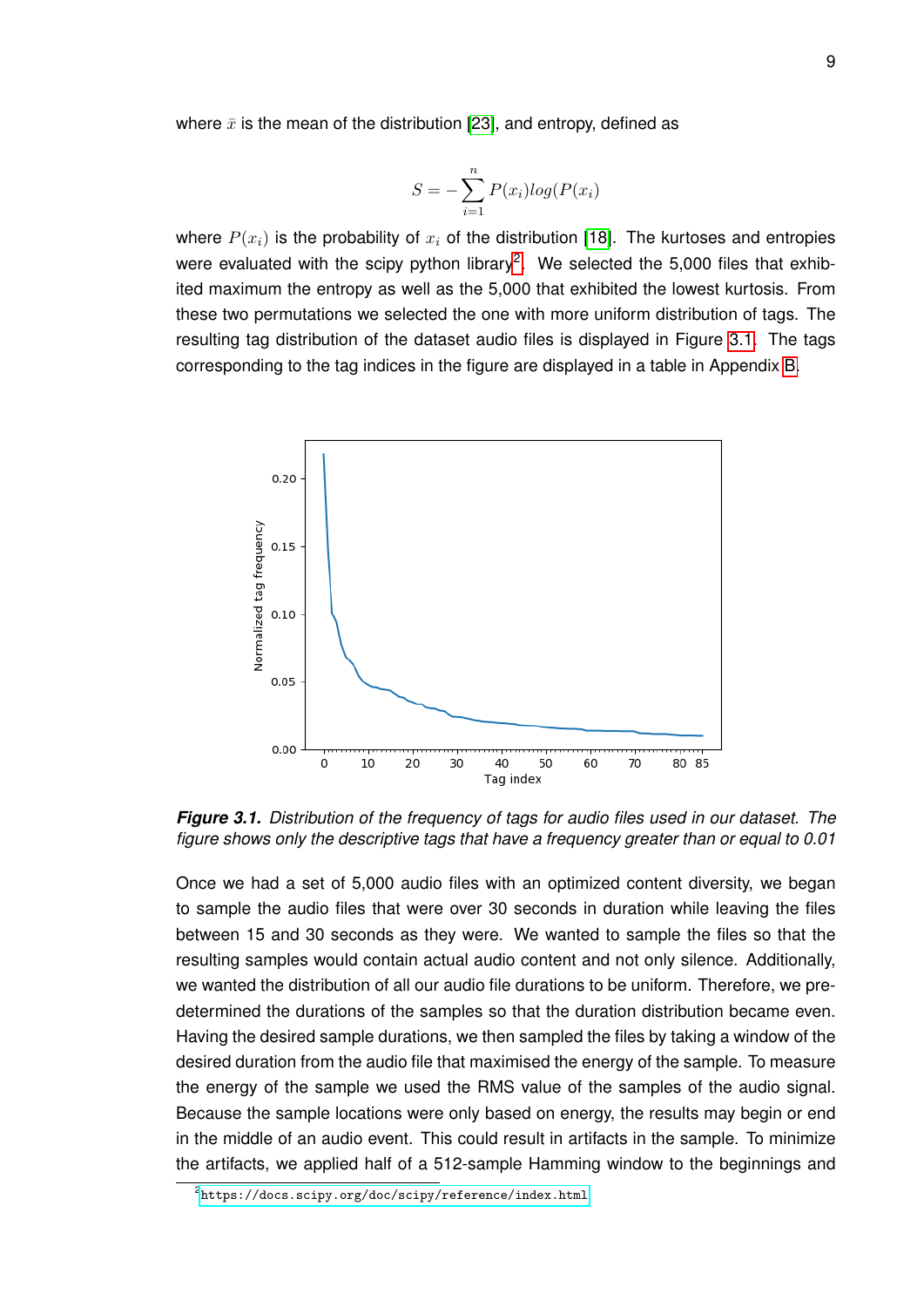ends of the samples as fade-ins and fade-outs. Finally, the librosa python library was used to normalize the audio files in order not to inconvenience annotators with sudden loud files. The duration distribution of the dataset audio file durations is displayed in Figure [3.2.](#page-16-1)

<span id="page-16-1"></span>

*Figure 3.2. Distribution of duration of audio files used in our dataset.*

#### <span id="page-16-0"></span>**3.2 Gathering Annotations with AMT**

To gather the annotations for our dataset with AMT, we designed an experiment with three tasks: i) gather five initial descriptions for each audio file, ii) edit the five descriptions from i) for grammatical errors or rephrase the descriptions to get five more descriptions, and iii) score the ten descriptions from i) and ii) based on accuracy and fluency. Finally, gather three of both scores for each audio file. A visual representation of our experiment structure is displayed in Figure [3.3.](#page-17-0) In the first task of our experiment, we simply gather five descriptions for each audio file.

In the audio description task, there is a risk of receiving submissions with grammar errors, e.g. "*can* is driving by..", awkward sentence structures, e.g. "A *zing callow motion* readable of grinding control.", or similar problems that are easier for humans to detect than for machines. For this reason a second task was introduced to the annotation experiment where a worker reads a submission from the first task and corrects any errors in that sentence, e.g. editing "*An* car is driving.." to "*A* car is driving..". If the sentence does not contain any errors, the worker is tasked with rephrasing the sentence, e.g. editing "A dog is barking in the background as people murmur nearby and birds chirp." to "People chat quietly while a dog barks in the distance with chirping birds.". In this way we are not only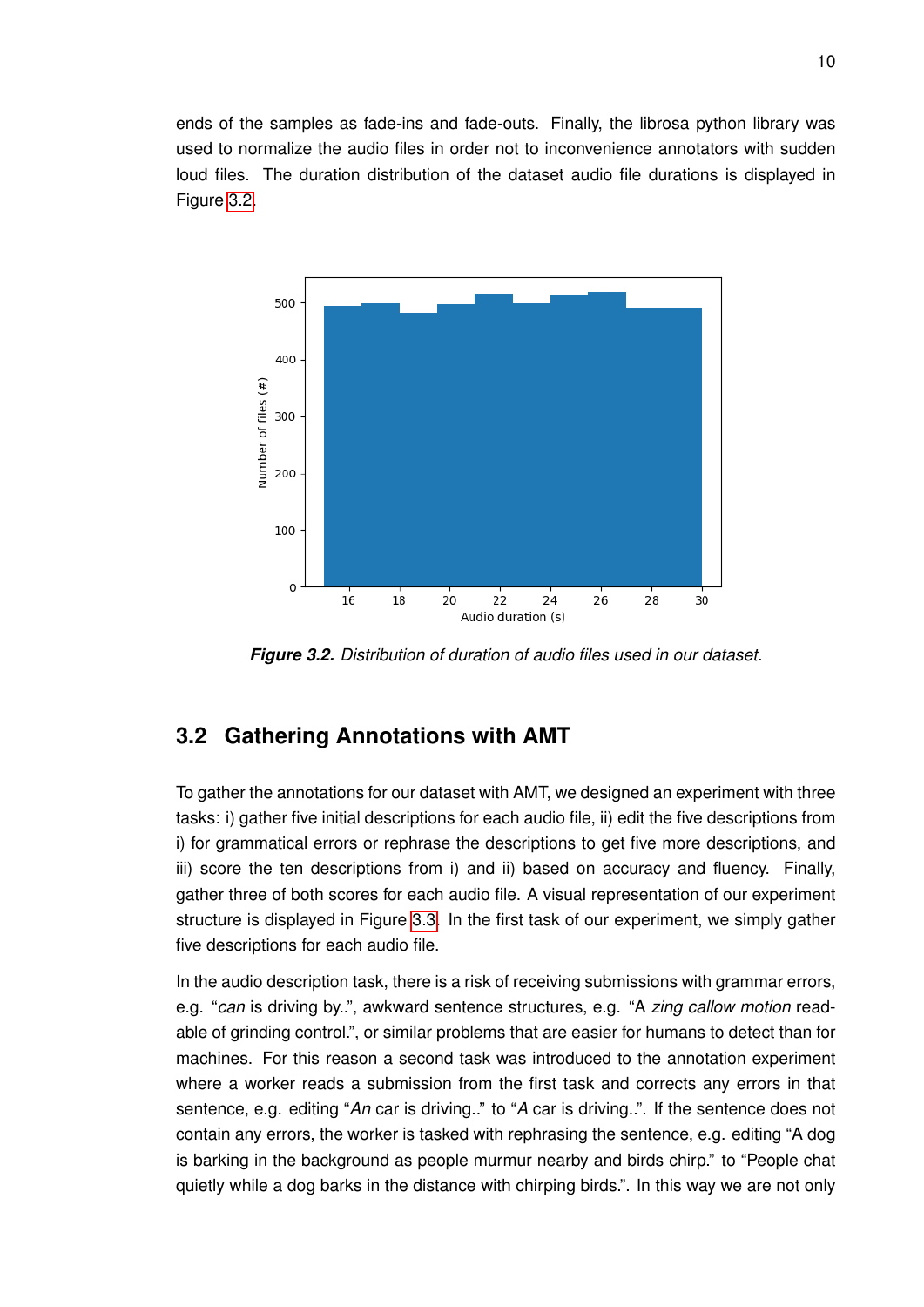<span id="page-17-0"></span>

*Figure 3.3. Information flow between the three tasks of the dataset building process.*

likely to get fixed grammar, but also get more diversity in the descriptions for each audio file.

From the audio description and caption editing tasks, we now have multiple descriptions for each audio file. Some descriptions from the first task will still have grammar errors, and some descriptions might not describe the audio file as accurately as others. For this reason, a third and final task was introduced to the gathering process in which a worker listens to the audio file, reads all the descriptions from the previous tasks and scores each description based on accuracy and fluency. In this way the worst descriptions can be weeded out by sorting the descriptions based on the scores and discarding the descriptions with the lowest scores. This three task structure was inspired by previous research with AMT [\[22\]](#page-25-8).

Since we used the three task structure described above in our experiment, we had to ensure that a worker participating in the editing task would not encounter their own submissions from the audio description task. To this end, we divided our audio files into batches of 500 audio files. The HITs concerning each batch of audio files were published as separate groups of HITs. For each batch, we then created custom qualifications for each batch. We then granted those qualifications to all workers that participated in a batch before publishing the next task for that batch. In this way we could use the qualification system of AMT to prevent participants of that batch from participating in that batch in the following tasks. We also used qualifications to blacklist some workers who con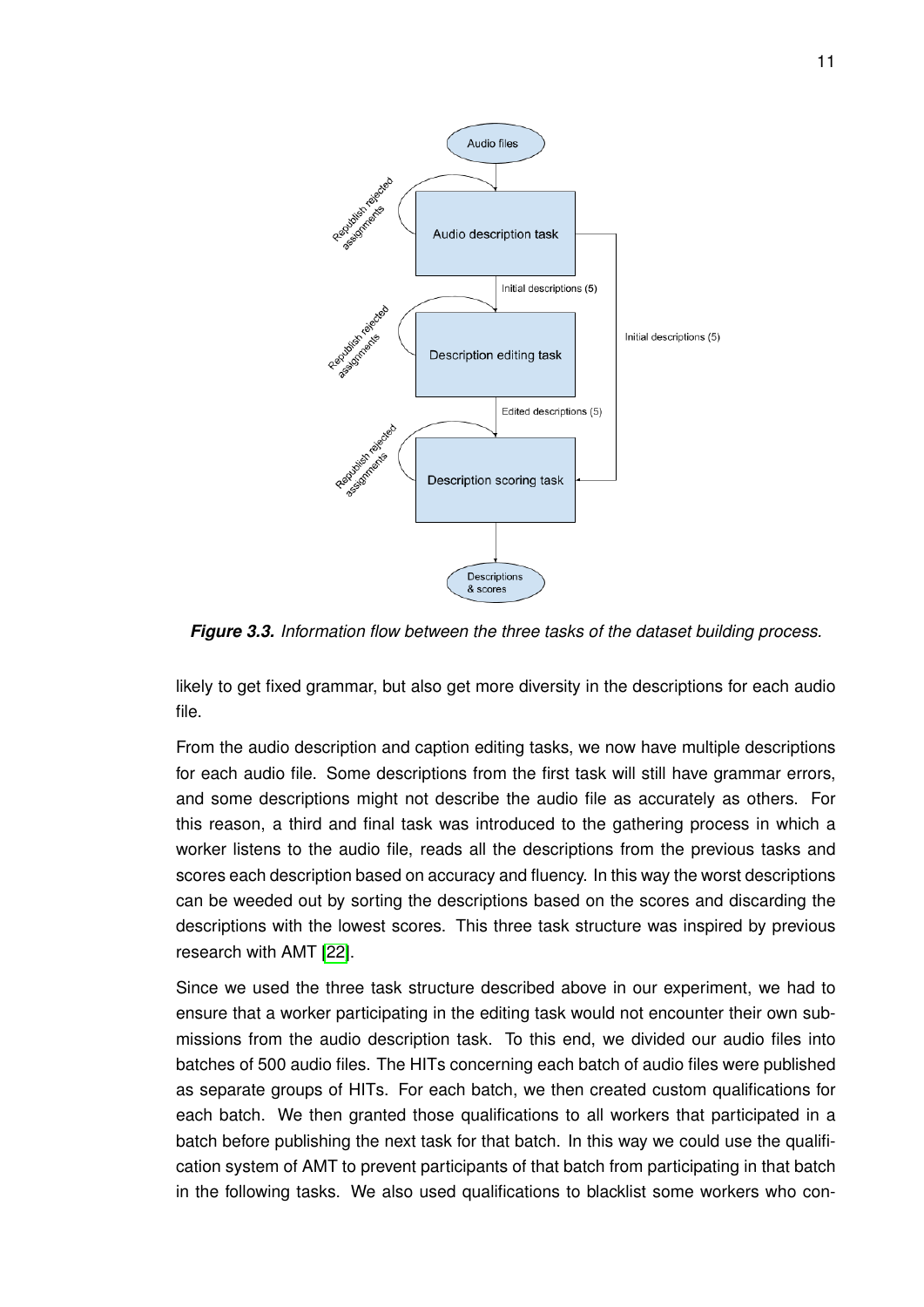sistently made poor submissions or tried to cheat somehow. Additionally, workers were limited to 100 HITs per batch with a third party service. That is, a single worker could participate in a maximum of 100 HITs within a given batch. In this way no one worker would dominate the dataset and there would be diversity in the annotations.

To create and manage the HITs for each task, we used the boto3 Mturk API for Python [\[13\]](#page-25-11). The API was used to create HITs, approve and reject assignments, republish rejected assignments, and grant batch participation qualifications. The scripts used for this purpose are publicly available online<sup>[3](#page-0-0)</sup>.

In the HITs, the audio files were presented to workers with HTML audio elements. The elements required a streaming link to the audio file. For this reason, our audio files had to be hosted somewhere. To this end, we used Dropbox Professional. The Dropbox python API<sup>[4](#page-0-0)</sup> was used to create the share links required for the annotation HITs.

In the following subsections these three tasks are explained and the layout of each HIT for each task is displayed. Each HIT layout has thorough instructions to improve submission quality and to establish grounds for rejection. Since rejecting submissions negatively affects the AMT workers, there is some javascript functionality in each HIT layout to attempt to prevent workers from making submissions that would lead to rejections. The HTML code for the HIT layouts are publicly available online<sup>[5](#page-0-0)</sup>. Since there are also some criteria that are not easy to detect automatically, a manual review process is also included with each task.

#### <span id="page-18-0"></span>**3.2.1 Audio Description (Task 1)**

In the first task of our experiment, a worker listens to one of our audio files and writes a description describing the contents of the audio file. We gathered five descriptions for each of our audio files. The inputs for this task are the audio files and the output is five descriptions for each audio file. The layout of this task, i.e. the GUI of the task in AMT, that is visible to the worker is displayed in Figure [3.4.](#page-19-1)

The layout can be divided into three sections. The first section contains the instructions that the worker has to follow, marked with blue in the figure. Failing to comply with these instructions results in the rejection of the submission from the worker. The two biggest sections of the task instructions are not to assume or add anything to the description that is not clearly present in the audio, and not to add non-descriptive padding phrases, such as "There is", to the sentence. Since there is also a minimum amount of words for the description defined in the instructions, padding the sentence with such phrases would be counterproductive. The main parts of the instructions for the audio description task are also written in Appendix [A.](#page-27-0) The instructions also contain two audio-description examples,

<sup>3</sup> [https://github.com/lippings/amt\\_hit\\_management.git](https://github.com/lippings/amt_hit_management.git)

<sup>4</sup> <https://www.dropbox.com/developers/documentation/python>

<sup>5</sup> [https://github.com/lippings/amt\\_hit\\_management.git](https://github.com/lippings/amt_hit_management.git)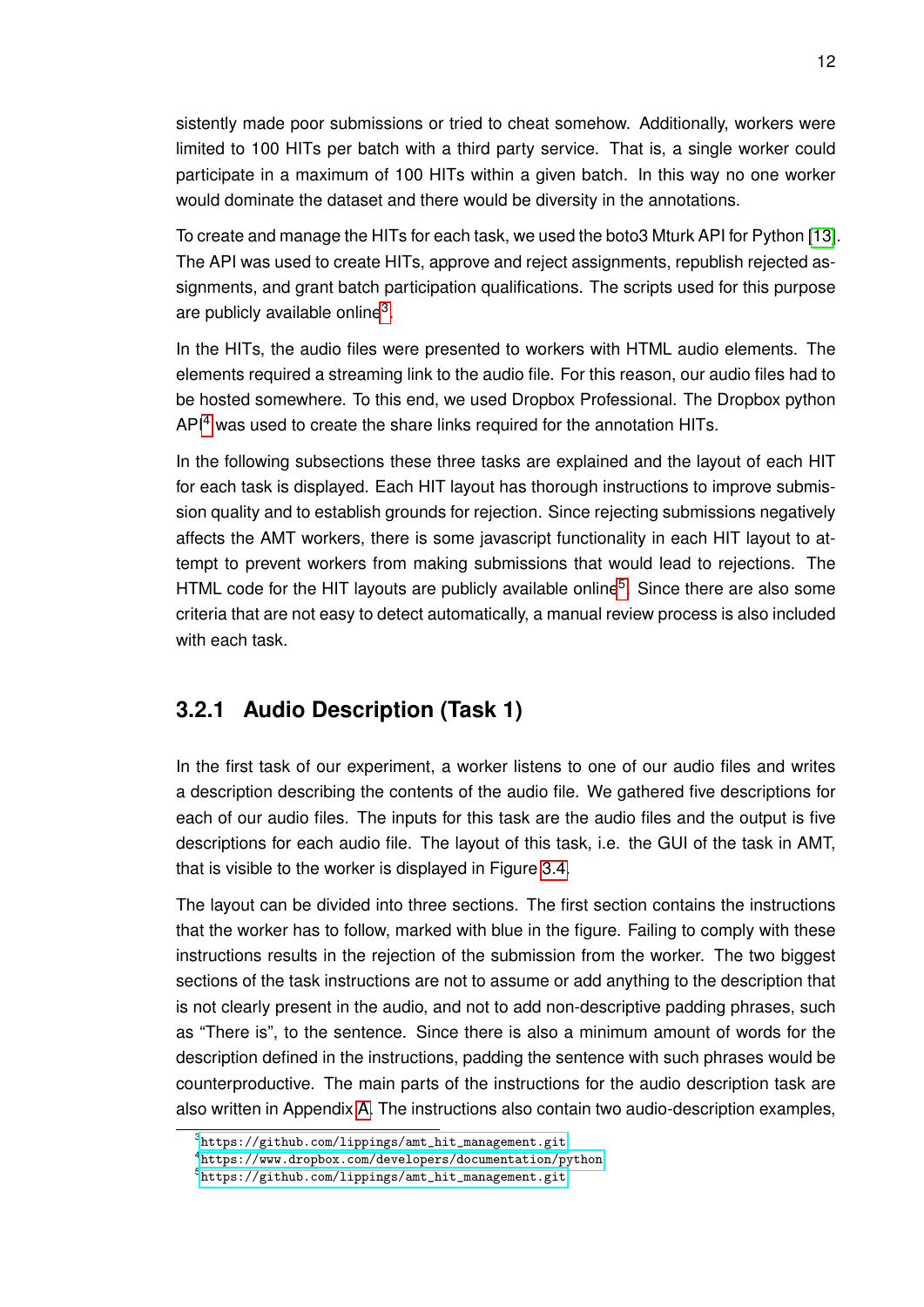<span id="page-19-1"></span>

*Figure 3.4. The layout of the task 1 HIT*

marked with red in the figure. The second section is the task area, marked with green in the figure. This is where the worker can listen to the audio file and write the description for the file. The third section in the layout is the feedback box, marked with teal in the figure. Here the worker can submit feedback to us if they find there is something to improve on with the HIT layouts.

<span id="page-19-0"></span>Additionally, there is an automatic control that checks for the fulfillment of some of the instructions of the HIT. This control is implemented with a client-side API, using the JavaScript programming language. If the script detects a violation of the instructions, the worker will not be able to submit their description. More specifically, the control detects the phrases disallowed by the instructions and checks if the length of the sentence is within the allowed limits set by the instructions. The control also disables text input until the worker has played the whole audio at least once. This is to ensure that the worker has listened to the audio and knows what to describe before writing anything. Some of the criteria for rejection are not straight forward to detect with a script in the HIT itself. Therefore, before approving submissions, the submissions were also manually reviewed. The manual review process included scanning through the submission descriptions, checking for obvious errors. Such errors included descriptions that made no grammatical sense, copying a phrase from the HIT layout as a description, and using the same description for multiple submissions even when not relevant.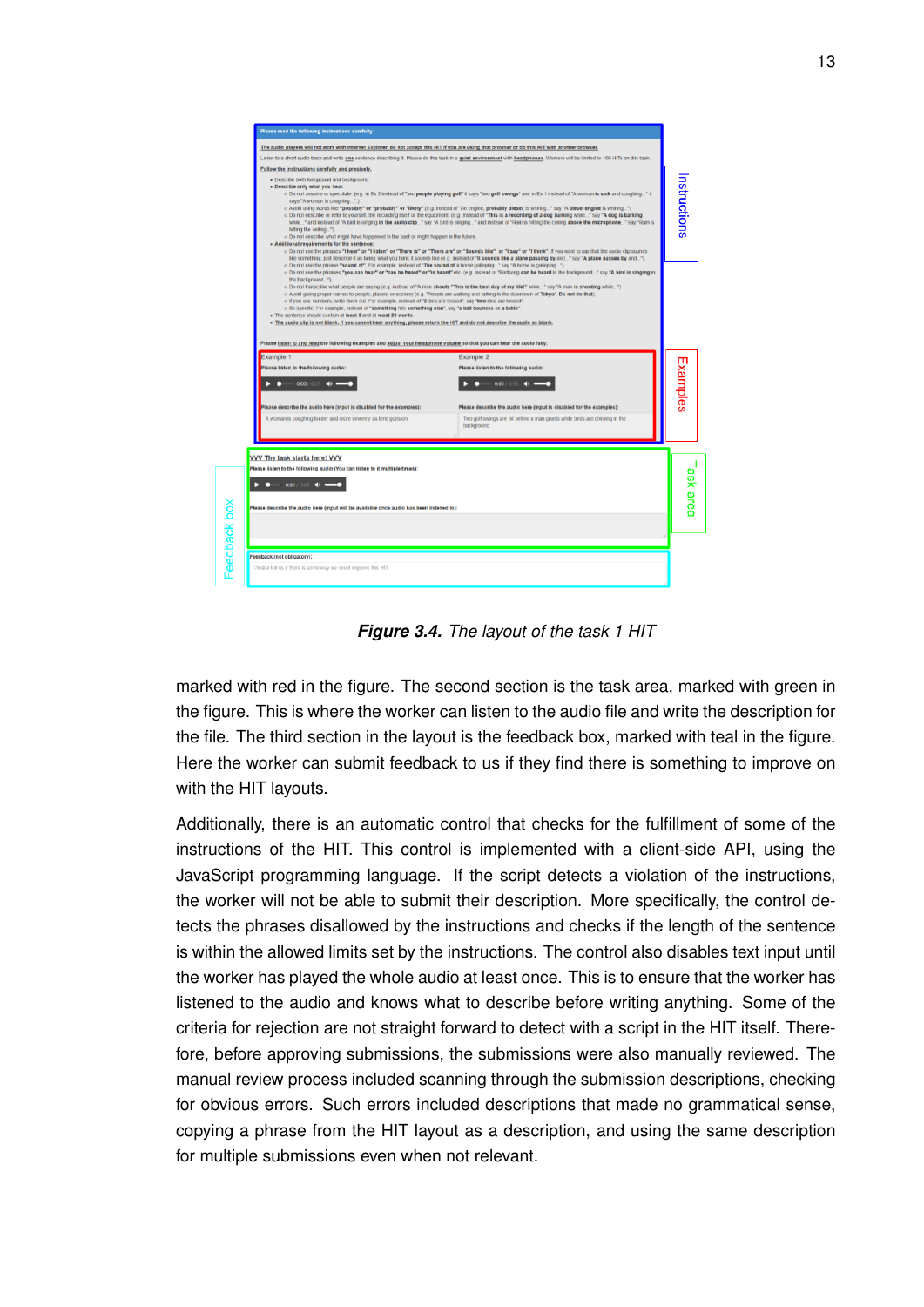#### **3.2.2 Description Editing (Task 2)**

In the second task of out experiment, a worker fixes any grammar issues in the descriptions gathered from the first task. If there is nothing wrong with the sentence, the worker rephrases the sentence. One edited description is gathered for each description from the first task. The inputs to the second task are the outputs of the first task, i.e. five descriptions per audio file in our dataset. The outputs of this task are five additional descriptions that are edited versions of the output descriptions from the first task. After the first and second tasks, we then have ten descriptions for each audio file, five descriptions from both tasks. The HIT layout for this task that is visible to the worker is displayed in Figure [3.5.](#page-20-0)

<span id="page-20-0"></span>

*Figure 3.5. The layout of the task 2 HIT*

The layout of the second task is structured in the same way as that of the first one: The second task layout consists of three sections. The first section is the instructions of the task, marked with blue in the figure. Failing to comply with the instructions resulted in the rejection of the submission of the worker. The two largest sections of the task instructions are to fix the grammar and fluency of the description, and to remove the non-descriptive padding phrases from the sentence. The instructions also included the requirements for rephrasing a description that does not need to be fixed. The main parts of the instructions for the description editing task are also written in Appendix [A.](#page-27-0) This section also includes two description editing examples for the worker, marked with red in the figure. The second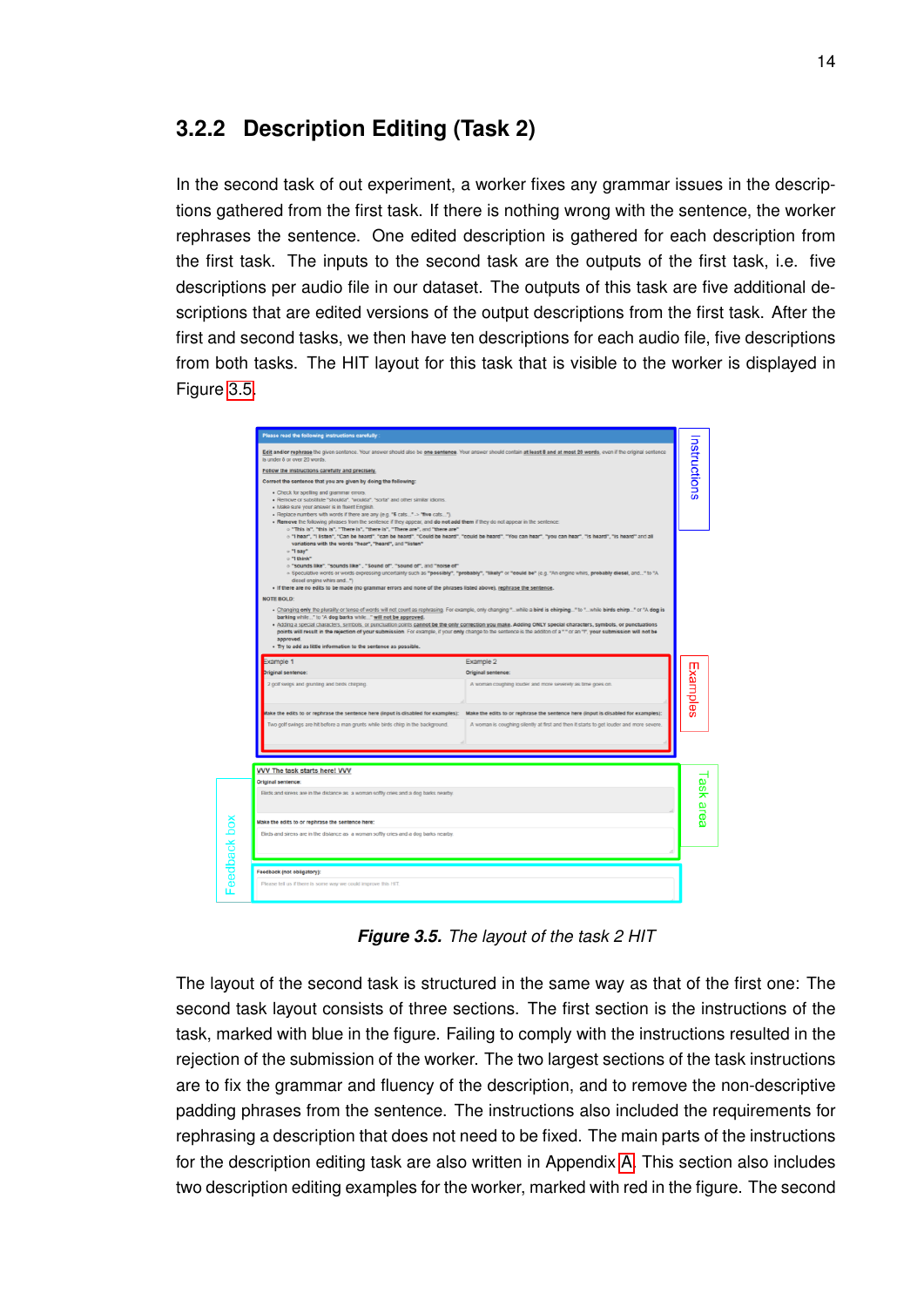section of the layout in the task are marked with green in the figure. This is where the worker can read the original description and provide an edited version of the description and submit their results. The third section of the layout is a feedback box, similar to the first task.

As was with the first task, this task also has an automatic control to check for the fulfillment of some of the task instructions. If the script detects a violation of the task instructions, the worker will not be allowed to submit their results. More specifically, the control checks for any of the phrases listed in the instructions. Additionally, the control checks if the original sentence and edited sentence are the same, and whether punctuation is the only edit to the sentence. As was with the first task, the results of the second task were manually reviewed before approval. To review the submissions for this task, a python script was first used to detect submissions where the only edit was a plurality or tense change. The script produced some false positives, so these had to be manually checked after running the script. All the submissions were also scanned through manually to check for the same kind of obvious errors as in the first task. Errors detected by the manual review included submissions where the only edit to the description was changing "a" to "an" and vice versa, even when the original description was grammatically correct.

#### <span id="page-21-0"></span>**3.2.3 Description Scoring (Task 3)**

In the final step of our experiment, a worker scores the descriptions gathered from the first two tasks from one to four, with a higher score meaning a better description. The worker provides scores for accuracy and fluency separately. Three sets of scores were gathered for each set of ten descriptions per audio file. The inputs to this task are the outputs from the first two tasks, i.e. ten descriptions per audio file. The outputs of this task are three pairs of accuracy and fluency scores for each description. The scores were used to sort the descriptions, and the top five descriptions will be given in the final dataset. As a result, each audio file will have five descriptions. The layout for this task that is visible to the worker is displayed in Figure [3.6.](#page-22-0)

The third task can also be divided into three sections. The first section contains the instructions to the task, marked with blue in the figure. Failing to comply with the task instructions results in rejection of the submission of the worker. The main parts of the instructions are to score the fluency of the descriptions, not the audio, not to include patterns (e.g. 1 2 3 4 1 2 3 4 1 2) in the scores, and not to give a perfect fluency score to a description with typos in it. The second section of the layout is the task area, marked with green in the figure. Here the worker can listen to the audio file that the descriptions describe, and see and score the descriptions themselves. The third section is the feedback box, marked with teal in the figure, similar to that of the first and second tasks. The HIT layout contains short instructions, shown in blue in the figure. The instructions include also some grounds for rejection. Since the scoring is subjective, there is no objective and consistent reason to reject a submission based on the accuracy scoring. Therefore,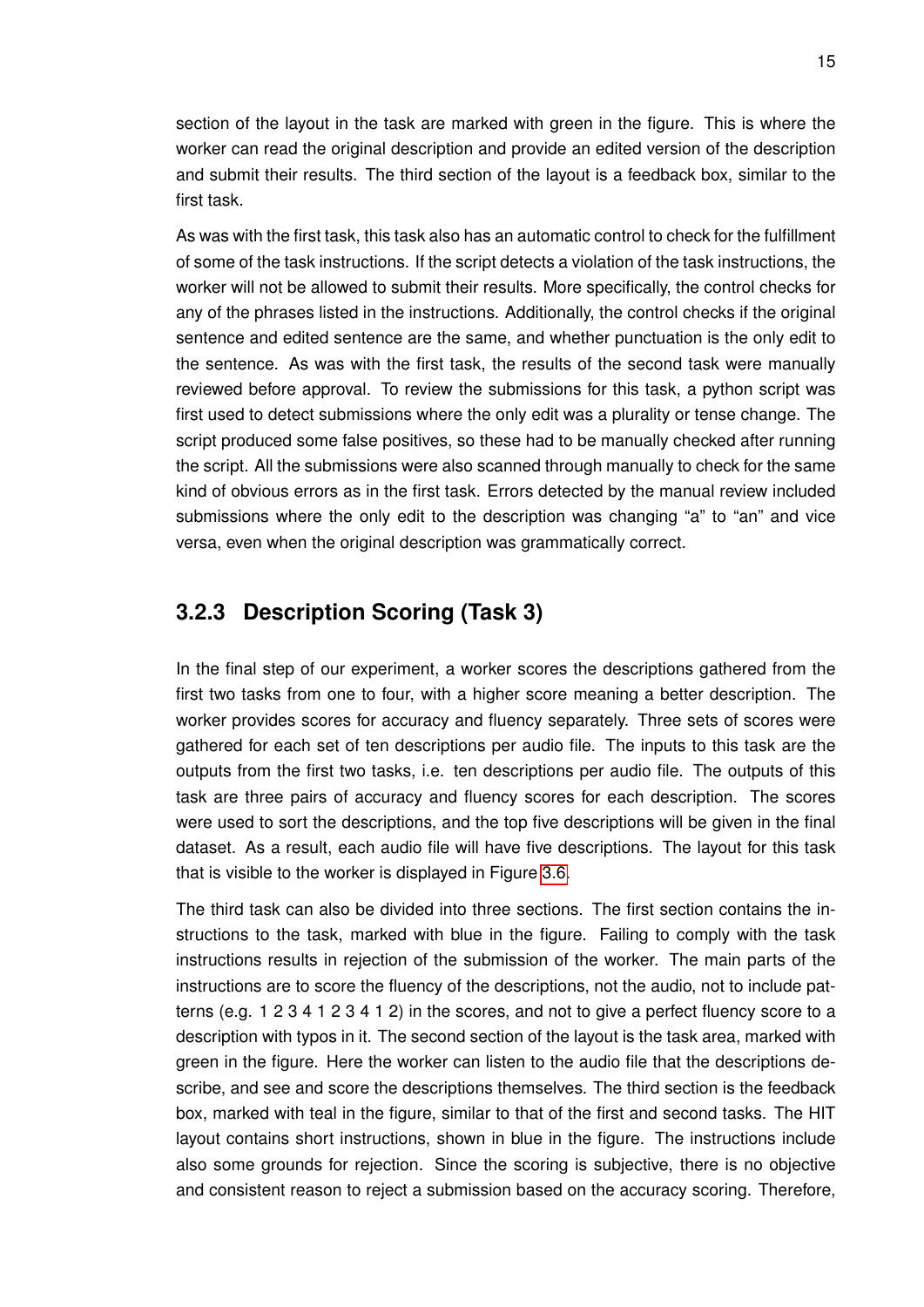<span id="page-22-0"></span>

|                                                                                                                                                                                                                                            |                                                                                                                                                                                                                                                                                                                                                                                                                                                                                                                                                                                                                                                                                                                                                                                                                                                                                                                                                                                                                                                                                                                                                                                                         | Please read the following instructions (EVEN IF YOU HAVE PARTICIPATED IN THESE HITS BEFORE) |                                                                       | Instructions |  |  |  |
|--------------------------------------------------------------------------------------------------------------------------------------------------------------------------------------------------------------------------------------------|---------------------------------------------------------------------------------------------------------------------------------------------------------------------------------------------------------------------------------------------------------------------------------------------------------------------------------------------------------------------------------------------------------------------------------------------------------------------------------------------------------------------------------------------------------------------------------------------------------------------------------------------------------------------------------------------------------------------------------------------------------------------------------------------------------------------------------------------------------------------------------------------------------------------------------------------------------------------------------------------------------------------------------------------------------------------------------------------------------------------------------------------------------------------------------------------------------|---------------------------------------------------------------------------------------------|-----------------------------------------------------------------------|--------------|--|--|--|
|                                                                                                                                                                                                                                            | Please listen to the audio and score the following descriptions on the scale of 1 to 4 (the higher the better) based on accuracy (how well you think the descriptions describe the<br>audio) and fluency (how fluent the language in the description is). Do this task in a guiet environment with headphones. The length of the audio tracks range from 15 to 30<br>seconds.                                                                                                                                                                                                                                                                                                                                                                                                                                                                                                                                                                                                                                                                                                                                                                                                                           |                                                                                             |                                                                       |              |  |  |  |
| 1. Score the descriptions (the higher the better) based on how well they describe the audio (first column).<br>2. Score the descriptions NOT THE AUDIO (the higher the better) based on their fluency in English language (second column). |                                                                                                                                                                                                                                                                                                                                                                                                                                                                                                                                                                                                                                                                                                                                                                                                                                                                                                                                                                                                                                                                                                                                                                                                         |                                                                                             |                                                                       |              |  |  |  |
|                                                                                                                                                                                                                                            | Example: If a description reads "The perso is swimmi g in rh3 b3ginning of this video", you would give this description a low fluency score.<br>Example: If a description reads "A person plays a xylophone with a wooden stick.", you would give this description a high fluency score.                                                                                                                                                                                                                                                                                                                                                                                                                                                                                                                                                                                                                                                                                                                                                                                                                                                                                                                |                                                                                             |                                                                       |              |  |  |  |
|                                                                                                                                                                                                                                            |                                                                                                                                                                                                                                                                                                                                                                                                                                                                                                                                                                                                                                                                                                                                                                                                                                                                                                                                                                                                                                                                                                                                                                                                         |                                                                                             |                                                                       |              |  |  |  |
|                                                                                                                                                                                                                                            | NB: Do not consider the audio when scoring fluency, only the textual descriptions should affect the fluency score!                                                                                                                                                                                                                                                                                                                                                                                                                                                                                                                                                                                                                                                                                                                                                                                                                                                                                                                                                                                                                                                                                      |                                                                                             |                                                                       |              |  |  |  |
|                                                                                                                                                                                                                                            | The following will result in rejecting your submission:                                                                                                                                                                                                                                                                                                                                                                                                                                                                                                                                                                                                                                                                                                                                                                                                                                                                                                                                                                                                                                                                                                                                                 |                                                                                             |                                                                       |              |  |  |  |
|                                                                                                                                                                                                                                            | anything in the audio to score its fluency (even if there is, neglect it and DO NOT SCORE THE FLUENCY OF THE AUDIO). We do not care about the audio.<br>2. Using the same score for all descriptions. Using the same score for the accuracy and/or fluency of all descriptions will result in rejecting your submission. For<br>example, scoring the accuracy and/or the fluency of all descriptions as "1" or "4" or "3" or "2".<br>3. Using a pattern in scoring the submision. If you repeatedly use the same pattern of scores throughout your submissions (e.g. 1(2(3)4)1(2)3)4)1(2) in multiple<br>different HITs), it will be seen as not doing the HIT properly and your submission will be rejected. This will NOT include UNINTENTIONAL REPEATS. There are a<br>total of 1,048,576 possible scoring combinations, INTENTIONAL REPEATS WILL BE EVIDENT.<br>4. Giving a description with obvious typos a 4 in fluency. For example: "A low, ablent humming sound from something mechanical.", giving this kind of description a 4 in<br>fluency will result in rejection<br>Remember to adjust headphone volume so that the audio can be heard fully. The audio will never be completely blank. |                                                                                             |                                                                       |              |  |  |  |
|                                                                                                                                                                                                                                            | VVV The task starts here! VVV<br>Please listen to the following audio (You can listen to the audio multiple times):<br>$\bullet$ 0.00 / 0.25 $\bullet$ $\bullet$                                                                                                                                                                                                                                                                                                                                                                                                                                                                                                                                                                                                                                                                                                                                                                                                                                                                                                                                                                                                                                        |                                                                                             |                                                                       |              |  |  |  |
|                                                                                                                                                                                                                                            | And score the following descriptions based on accuracy (note that some input will be available only once audio has been listened to):                                                                                                                                                                                                                                                                                                                                                                                                                                                                                                                                                                                                                                                                                                                                                                                                                                                                                                                                                                                                                                                                   |                                                                                             |                                                                       |              |  |  |  |
|                                                                                                                                                                                                                                            | <b>Descriptions</b><br>A tea pot wistling on the stove at a high temperature.                                                                                                                                                                                                                                                                                                                                                                                                                                                                                                                                                                                                                                                                                                                                                                                                                                                                                                                                                                                                                                                                                                                           | Description accuracy score                                                                  | <b>Description English fluency score</b>                              |              |  |  |  |
|                                                                                                                                                                                                                                            |                                                                                                                                                                                                                                                                                                                                                                                                                                                                                                                                                                                                                                                                                                                                                                                                                                                                                                                                                                                                                                                                                                                                                                                                         | 01 (bad) 2 3 4 (very good)                                                                  | $\bigcirc$ 1 (bad) $\bigcirc$ 2 $\bigcirc$ 3 $\bigcirc$ 4 (very good) |              |  |  |  |
|                                                                                                                                                                                                                                            | At a high temperature a tea pot was whistling on the stove.                                                                                                                                                                                                                                                                                                                                                                                                                                                                                                                                                                                                                                                                                                                                                                                                                                                                                                                                                                                                                                                                                                                                             | 1 (bad) 2 3 4 (very good)                                                                   | $\bigcirc$ 1 (bad) $\bigcirc$ 2 $\bigcirc$ 3 $\bigcirc$ 4 (very good) |              |  |  |  |
|                                                                                                                                                                                                                                            | An obnoxious machine is putting out ear-piercing frequencies.                                                                                                                                                                                                                                                                                                                                                                                                                                                                                                                                                                                                                                                                                                                                                                                                                                                                                                                                                                                                                                                                                                                                           | 01 (bad) 02 03 04 (very good)                                                               | ○1 (bad) ○2 ○3 ○4 (very good)                                         |              |  |  |  |
|                                                                                                                                                                                                                                            | An machine is putting out obnoxious ear-piercing frequencies.                                                                                                                                                                                                                                                                                                                                                                                                                                                                                                                                                                                                                                                                                                                                                                                                                                                                                                                                                                                                                                                                                                                                           | 1 (bad) 2 3 4 (very good)                                                                   | $\bigcirc$ 1 (bad) $\bigcirc$ 2 $\bigcirc$ 3 $\bigcirc$ 4 (very good) |              |  |  |  |
|                                                                                                                                                                                                                                            | A tea kettle is singly sharply to indicate that the water is ready.                                                                                                                                                                                                                                                                                                                                                                                                                                                                                                                                                                                                                                                                                                                                                                                                                                                                                                                                                                                                                                                                                                                                     | $-1$ (bad) $-2$ $-3$ $-4$ (very good)                                                       | ○1 (bad) ○2 ○3 ○4 (very good)                                         |              |  |  |  |
|                                                                                                                                                                                                                                            | A tea kettle is whistling shrilly which indicates the water has boiled.                                                                                                                                                                                                                                                                                                                                                                                                                                                                                                                                                                                                                                                                                                                                                                                                                                                                                                                                                                                                                                                                                                                                 | 1 (bad) 2 3 4 (very good)                                                                   | $\bigcirc$ 1 (bad) $\bigcirc$ 2 $\bigcirc$ 3 $\bigcirc$ 4 (very good) |              |  |  |  |
|                                                                                                                                                                                                                                            | Someone is welding some metal and is squeaking continuously.                                                                                                                                                                                                                                                                                                                                                                                                                                                                                                                                                                                                                                                                                                                                                                                                                                                                                                                                                                                                                                                                                                                                            | 01 (bad) 02 03 04 (very good)                                                               | $\bigcirc$ 1 (bad) $\bigcirc$ 2 $\bigcirc$ 3 $\bigcirc$ 4 (very good) |              |  |  |  |
|                                                                                                                                                                                                                                            | Someone is welding some metal and the metal is squeaking continuously.                                                                                                                                                                                                                                                                                                                                                                                                                                                                                                                                                                                                                                                                                                                                                                                                                                                                                                                                                                                                                                                                                                                                  | 1 (bad) 2 3 4 (very good)                                                                   | $01$ (bad) $020304$ (very good)                                       |              |  |  |  |
|                                                                                                                                                                                                                                            | A tea kettle blowing steam then getting taken off the burner.                                                                                                                                                                                                                                                                                                                                                                                                                                                                                                                                                                                                                                                                                                                                                                                                                                                                                                                                                                                                                                                                                                                                           | 01 (bad) 02 03 04 (very good)                                                               | ○1 (bad) ○2 ○3 ○4 (very good)                                         |              |  |  |  |
|                                                                                                                                                                                                                                            | A tea kettle blowing steam then being taken off the burner.                                                                                                                                                                                                                                                                                                                                                                                                                                                                                                                                                                                                                                                                                                                                                                                                                                                                                                                                                                                                                                                                                                                                             | 1 (bad) 2 3 4 (very good)                                                                   | $01$ (bad) $02$ $03$ $04$ (very good)                                 |              |  |  |  |
|                                                                                                                                                                                                                                            | Feedback (not obligatory):                                                                                                                                                                                                                                                                                                                                                                                                                                                                                                                                                                                                                                                                                                                                                                                                                                                                                                                                                                                                                                                                                                                                                                              |                                                                                             |                                                                       |              |  |  |  |

*Figure 3.6. The layout of the task 3 HIT*

objective reasons for the fluency scores are used as grounds for rejection, such as giving a description with typos a four in fluency.

As with the previous tasks, this task includes an automatic control to check the fulfillment of some of the task instructions. If the script detects a violation of the task instructions, the worker will not be permitted to submit their results. More specifically, the control checks if all the scores for accuracy or fluency are the same. This is because having the same scores for all descriptions does not provide any means to determine which descriptions are better. The control also prevents the worker from scoring the accuracies of descriptions before listening to the audio file fully at least once. This task also included manual reviewing of the submissions before approval. To review the submissions of this task, a python script was used to flag submissions that gave a four in fluency to a description with obvious typos. The flagged submissions were manually checked for false positives. The submissions were also manually checked for any patterns in the submissions of a single worker.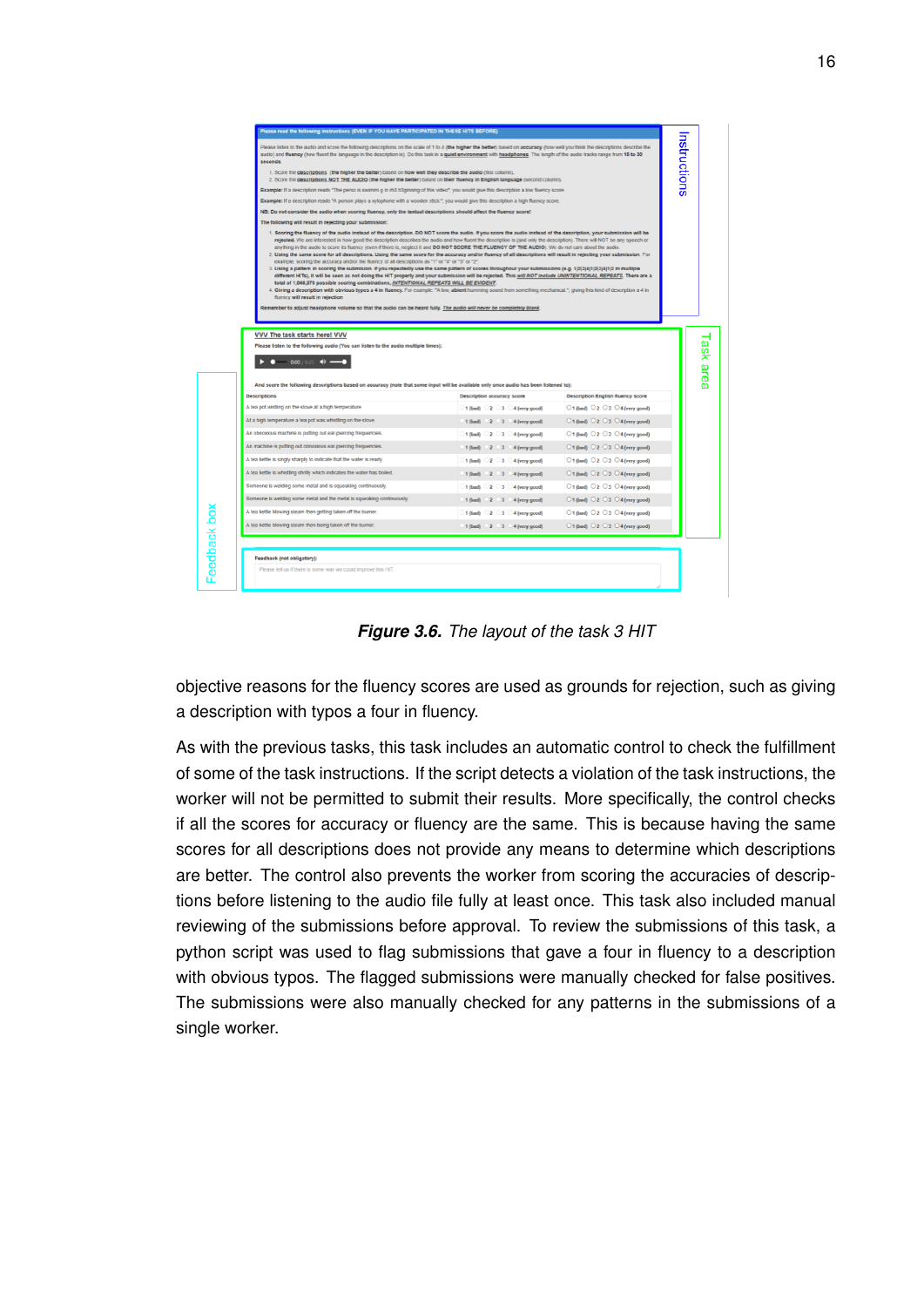### <span id="page-23-0"></span>**4 CONCLUSIONS**

In this thesis, a scalable crowdsourced method for creating a multimodal dataset was outlined, using AMT. A unique dataset for audio captioning was created with this method. The dataset consists of audio files of environmental sounds, five captions for each sound, and three scores for accuracy and fluency for each caption. The audio files in the dataset are from Freesound, and thus have CC licences attributed to them. The licences only forbid commercial use.

The method described in this thesis divides the audio annotation task into three tasks: audio description, description editing and description scoring. In the audio description task, the AMT workers were tasked with writing a description for the audio file. Five descriptions were gathered for each audio file. In the description editing task, the AMT workers fixed the grammar or rephrased the descriptions from the audio description task. Each description was edited once, resulting in a total of ten descriptions for each audio file after this task. In the final task, namely the description scoring, the AMT workers assigned scores for each description of an audio file based on accuracy, i.e. how well the description describes the audio, and fluency, i.e. how fluent the English is in the description. Each set of descriptions was scored three times. At the end of this task, there were ten descriptions for each audio file, and three scores for accuracy and fluency for each description. The descriptions were sorted based on the subjective scores, and the top five descriptions are the final descriptions for the audio file.

Crowdsourcing offers a more scalable approach to multimodal dataset creation than the traditional approach to recruit annotators. Crowdsourcing brings its own challenges, such as the uncertainty of the quality of the results, but these challenges can be addressed by designing the annotation experiment carefully. Manual review can also be added to the process to further improve the quality of results.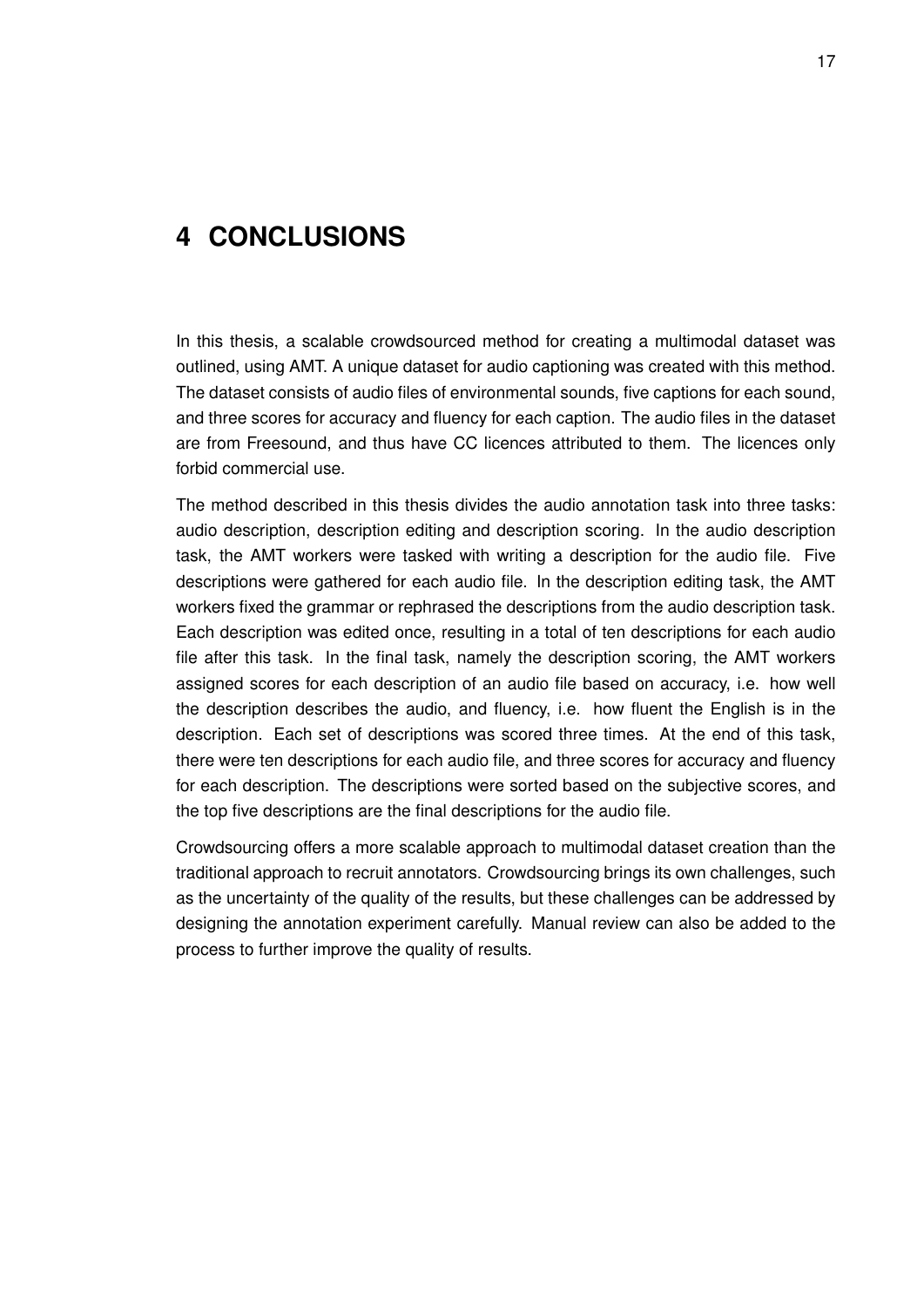### <span id="page-24-0"></span>**REFERENCES**

- <span id="page-24-1"></span>[1] R. Bauder, R. da Rosa and T. Khoshgoftaar. Identifying Medicare Provider Fraud with Unsupervised Machine Learning. *2018 IEEE International Conference on Information Reuse and Integration (IRI)*. July 2018, 285–292. DOI: [10 . 1109 / IRI .](https://doi.org/10.1109/IRI.2018.00051) [2018.00051](https://doi.org/10.1109/IRI.2018.00051).
- <span id="page-24-2"></span>[2] J. Baxter, A. C. Lesina, J. M. Guay and L. Ramunno. Machine Learning Applications in Plasmonics. *2018 Photonics North (PN)*. June 2018, 1–1. DOI: [10 . 1109 / PN .](https://doi.org/10.1109/PN.2018.8438845) [2018.8438845](https://doi.org/10.1109/PN.2018.8438845).
- <span id="page-24-4"></span>[3] X. Chen, H. Fang, T. Lin, R. Vedantam, S. Gupta, P. Dollár and C. L. Zitnick. Microsoft COCO Captions: Data Collection and Evaluation Server. *CoRR* abs/1504.00325 (2015). arXiv: [1504.00325](http://arxiv.org/abs/1504.00325). URL: <http://arxiv.org/abs/1504.00325>.
- <span id="page-24-3"></span>[4] J. Deng, W. Dong, R. Socher, L. Li, K. Li and L. Fei-Fei. ImageNet: A Large-Scale Hierarchical Image Database. *CVPR09*. 2009.
- <span id="page-24-10"></span>[5] D. Difallah, E. Filatova and P. Ipeirotis. Demographics and Dynamics of Mechanical Turk Workers. *Proceedings of the Eleventh ACM International Conference on Web Search and Data Mining*. WSDM '18. Marina Del Rey, CA, USA: ACM, 2018, 135– 143. ISBN: 978-1-4503-5581-0. DOI: [10.1145/3159652.3159661](https://doi.org/10.1145/3159652.3159661). URL: [http://doi.](http://doi.acm.org/10.1145/3159652.3159661) [acm.org/10.1145/3159652.3159661](http://doi.acm.org/10.1145/3159652.3159661).
- <span id="page-24-9"></span>[6] K. Drossos, A. Floros and A. Giannakoulopoulos. BEADS: A dataset of Binaural Emotionally Annotated Digital Sounds. *IISA 2014, The 5th International Conference on Information, Intelligence, Systems and Applications* (2014), 158–163.
- <span id="page-24-5"></span>[7] K. Evanini, D. Higgins and K. Zechner. Using Amazon Mechanical Turk for Transcription of Non-native Speech. *Proceedings of the NAACL HLT 2010 Workshop on Creating Speech and Language Data with Amazon's Mechanical Turk*. CSLDAMT '10. Los Angeles, California: Association for Computational Linguistics, 2010, 53– 56. URL: <http://dl.acm.org/citation.cfm?id=1866696.1866704>.
- <span id="page-24-7"></span>[8] J. Fan, M. Thorogood and P. Pasquier. Emo-soundscapes: A dataset for soundscape emotion recognition. *2017 Seventh International Conference on Affective Computing and Intelligent Interaction (ACII)*. Oct. 2017, 196–201. DOI: [10.1109/](https://doi.org/10.1109/ACII.2017.8273600) [ACII.2017.8273600](https://doi.org/10.1109/ACII.2017.8273600).
- <span id="page-24-8"></span>[9] E. Fonseca, M. Plakal, F. Font, D. P. W. Ellis, X. Favory, J. Pons and X. Serra. General-purpose Tagging of Freesound Audio with AudioSet Labels: Task Description, Dataset, and Baseline. *ArXiv e-prints* (July 2018). arXiv: [1807.09902 \[cs.SD\]](http://arxiv.org/abs/1807.09902).
- <span id="page-24-6"></span>[10] F. Font, G. Roma and X. Serra. Freesound Technical Demo. *ACM International Conference on Multimedia (MM'13)*. ACM. Barcelona, Spain: ACM, Oct. 2013, 411– 412. ISBN: 978-1-4503-2404-5. DOI: [10.1145/2502081.2502245](https://doi.org/10.1145/2502081.2502245).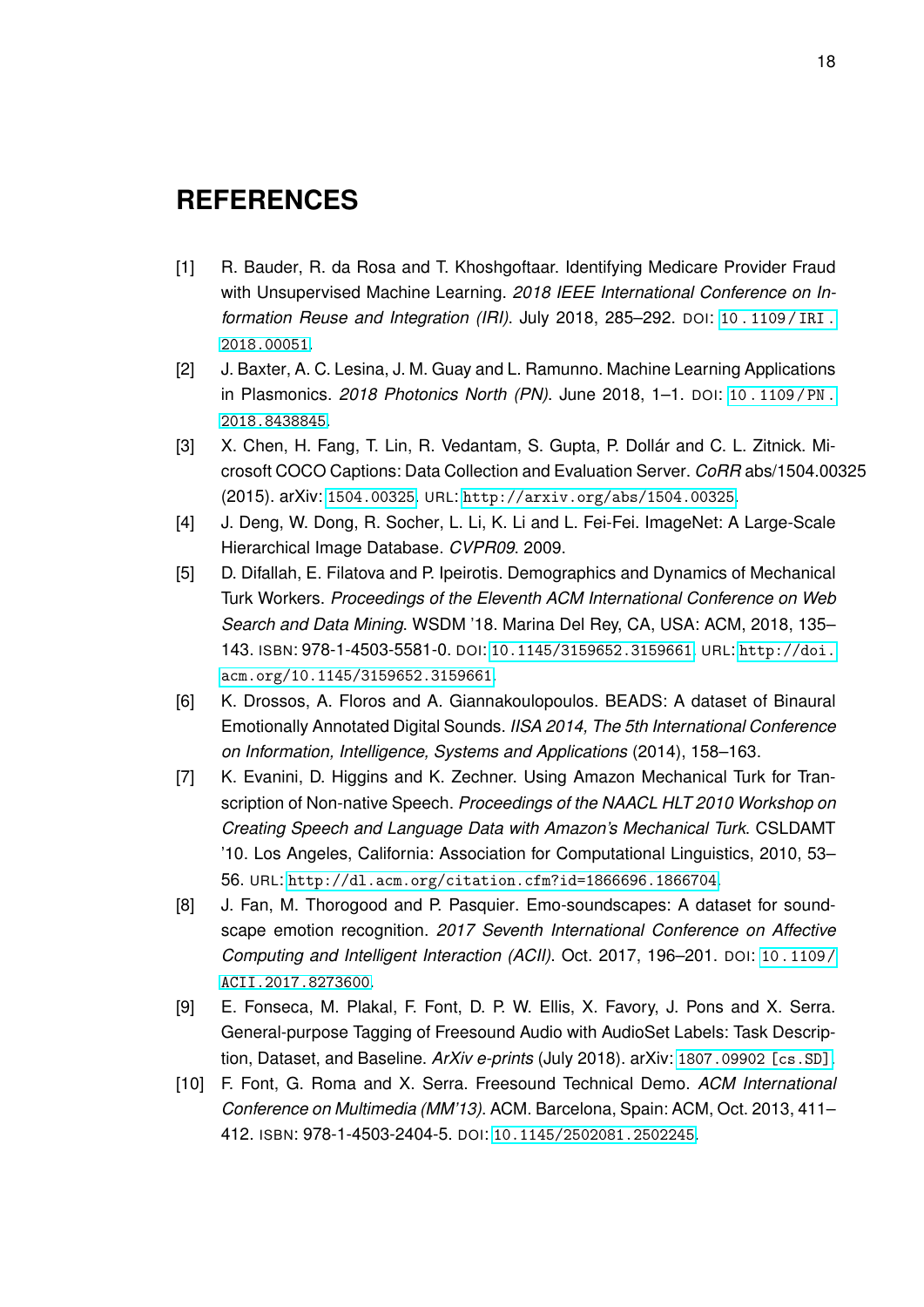- <span id="page-25-7"></span>[11] J. F. Gemmeke, D. P. W. Ellis, D. Freedman, A. Jansen, W. Lawrence, R. C. Moore, M. Plakal and M. Ritter. Audio Set: An ontology and human-labeled dataset for audio events. *Proc. IEEE ICASSP 2017*. 2017.
- <span id="page-25-0"></span>[12] I. Goodfellow, Y. Bengio and A. Courville. Deep Learning. [http://www.deeplearning](http://www.deeplearningbook.org)book. [org](http://www.deeplearningbook.org). MIT Press, 2016, 97. (Visited on 05/03/2019).
- <span id="page-25-11"></span>[13] A. Inc. *MTurk-Boto 3 Docs*. URL: [https://boto3.amazonaws.com/v1/documentation](https://boto3.amazonaws.com/v1/documentation/api/latest/reference/services/mturk.html#MTurk.Client.create_additional_assignments_for_hit)/ [api/latest/reference/services/mturk.html#MTurk.Client.create\\_additional](https://boto3.amazonaws.com/v1/documentation/api/latest/reference/services/mturk.html#MTurk.Client.create_additional_assignments_for_hit)\_ [assignments\\_for\\_hit](https://boto3.amazonaws.com/v1/documentation/api/latest/reference/services/mturk.html#MTurk.Client.create_additional_assignments_for_hit) (visited on 03/01/2019).
- <span id="page-25-1"></span>[14] A. Jeerige, D. Bein and A. Verma. Comparison of Deep Reinforcement Learning Approaches for Intelligent Game Playing. *2019 IEEE 9th Annual Computing and Communication Workshop and Conference (CCWC)*. Jan. 2019, 0366–0371. DOI: [10.1109/CCWC.2019.8666545](https://doi.org/10.1109/CCWC.2019.8666545).
- <span id="page-25-6"></span>[15] Y. Lecun, L. Bottou, Y. Bengio and P. Haffner. Gradient-based learning applied to document recognition. *Proceedings of the IEEE* 86.11 (Nov. 1998), 2278–2324. ISSN: 0018-9219. DOI: [10.1109/5.726791](https://doi.org/10.1109/5.726791).
- <span id="page-25-4"></span>[16] J. Li, A. Ren, Z. Li, C. Ding, B. Yuan, Q. Qiu and Y. Wang. Towards acceleration of deep convolutional neural networks using stochastic computing. *2017 22nd Asia and South Pacific Design Automation Conference (ASP-DAC)*. Jan. 2017, 115–120. DOI: [10.1109/ASPDAC.2017.7858306](https://doi.org/10.1109/ASPDAC.2017.7858306).
- <span id="page-25-5"></span>[17] B. E. qacimy, M. A. kerroum and A. Hammouch. Handwritten digit recognition based on DCT features and SVM classifier. *2014 Second World Conference on Complex Systems (WCCS)*. Nov. 2014, 13–16. DOI: [10.1109/ICoCS.2014.7060935](https://doi.org/10.1109/ICoCS.2014.7060935).
- <span id="page-25-10"></span>[18] T. Schneider. Information Theory Primer With an Appendix on Logarithms PDF version. (July 2013), 3. DOI: [10.13140/2.1.2607.2000](https://doi.org/10.13140/2.1.2607.2000).
- <span id="page-25-3"></span>[19] S. Shang, H. Wang, P. Zhang and B. Ding. Unsupervised Learning of Depth and Pose Estimation based on Continuous Frame Window. *2018 International Joint Conference on Neural Networks (IJCNN)*. July 2018, 1–8. DOI: [10.1109/IJCNN.](https://doi.org/10.1109/IJCNN.2018.8489713) [2018.8489713](https://doi.org/10.1109/IJCNN.2018.8489713).
- <span id="page-25-9"></span>[20] T. Su, J. Liu and Y. Yang. Weakly-supervised audio event detection using eventspecific Gaussian filters and fully convolutional networks. *2017 IEEE International Conference on Acoustics, Speech and Signal Processing (ICASSP)*. Mar. 2017, 791–795. DOI: [10.1109/ICASSP.2017.7952264](https://doi.org/10.1109/ICASSP.2017.7952264).
- <span id="page-25-2"></span>[21] S. Wu and L. Fu. High-dimensional data clustering for customers with duplicate attribute values. *2016 International Conference on Logistics, Informatics and Service Sciences (LISS)*. July 2016, 1–6. DOI: [10.1109/LISS.2016.7854441](https://doi.org/10.1109/LISS.2016.7854441).
- <span id="page-25-8"></span>[22] O. F. Zaidan and C. Callison-Burch. Crowdsourcing Translation: Professional Quality from Non-professionals. *Proceedings of the 49th Annual Meeting of the Association for Computational Linguistics: Human Language Technologies - Volume 1*. HLT '11. Portland, Oregon: Association for Computational Linguistics, 2011, 1220– 1229. ISBN: 978-1-932432-87-9. URL: [http://dl.acm.org/citation.cfm?id=](http://dl.acm.org/citation.cfm?id=2002472.2002626) [2002472.2002626](http://dl.acm.org/citation.cfm?id=2002472.2002626).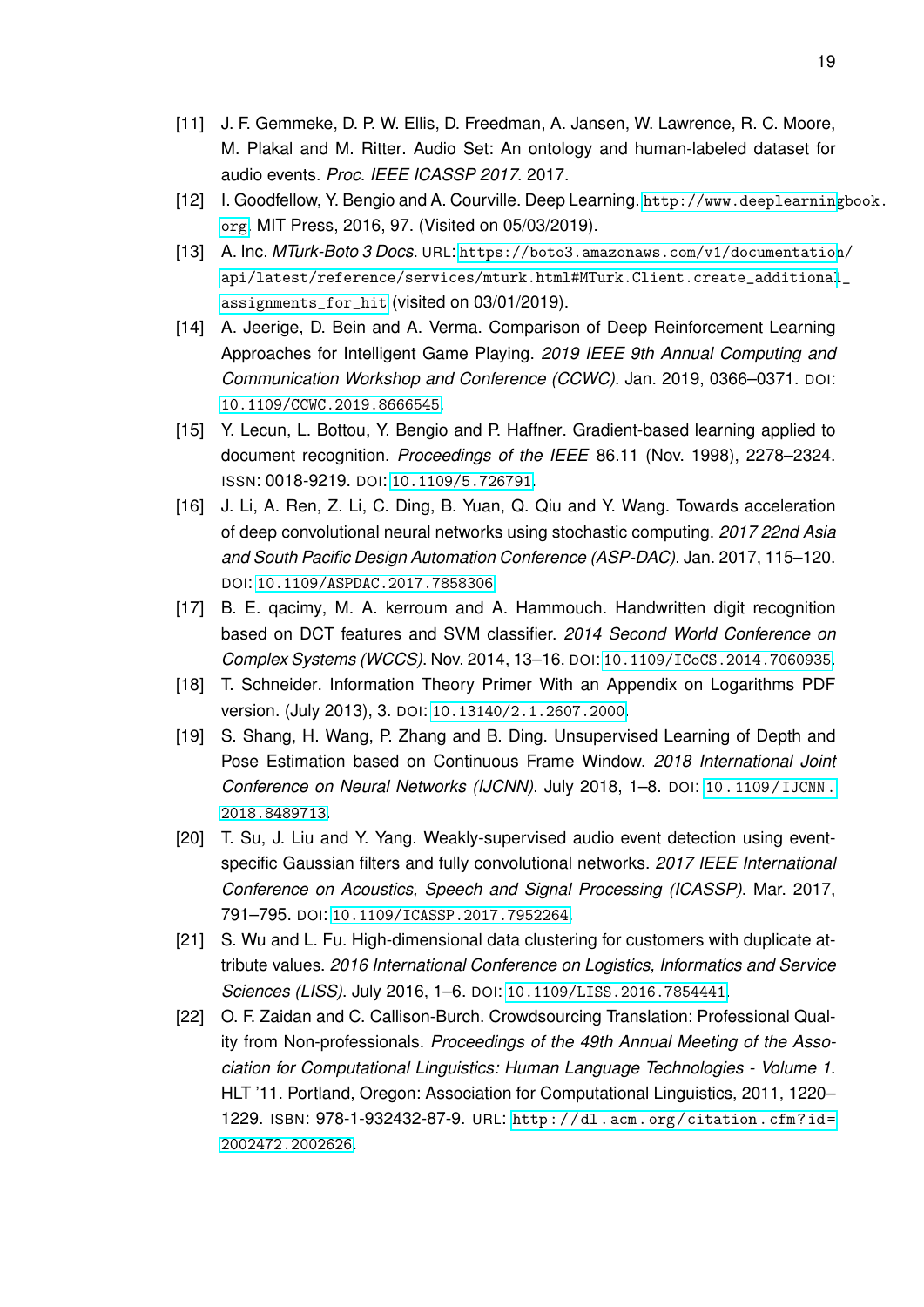<span id="page-26-0"></span>[23] D. Zwillinger and S. Kokoska. *CRC Standard Probability and Statistics Tables and Formulae*. Chapman & Hall: New York, 2000.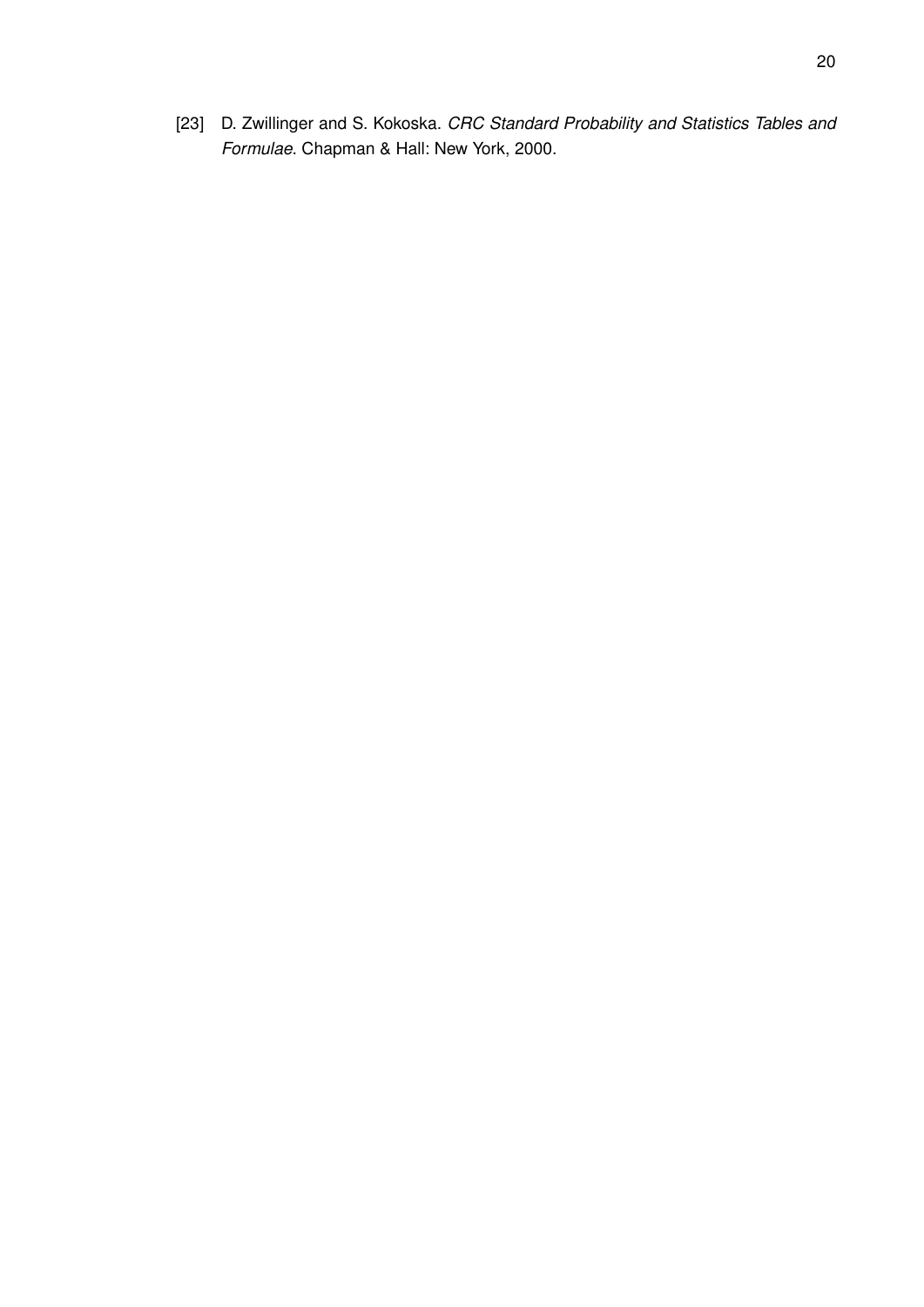## <span id="page-27-0"></span>**A SOME INSTRUCTIONS FROM THE AMT TASKS**

The instructions for the first task can be divided into two main parts:

- Describe only what you hear. E.g. Do not describe what might have happened in the past or might happen in the future.
- Do not add non-descriptive phrases in the description. E.g. Do not use the phrase "sound of". For example, instead of "The sound of a horse galloping..." say "A horse is galloping...".

The instructions for the second task can be divided into three main parts:

- Fix the grammar of the sentence. E.g. Check for spelling and grammar errors.
- Remove non-descriptive phrases from the sentence.
- Requirements for rephrasing the sentence if there is nothing to fix in the sentence. E.g. Changing only the plurality or tense of words will not count as rephrasing.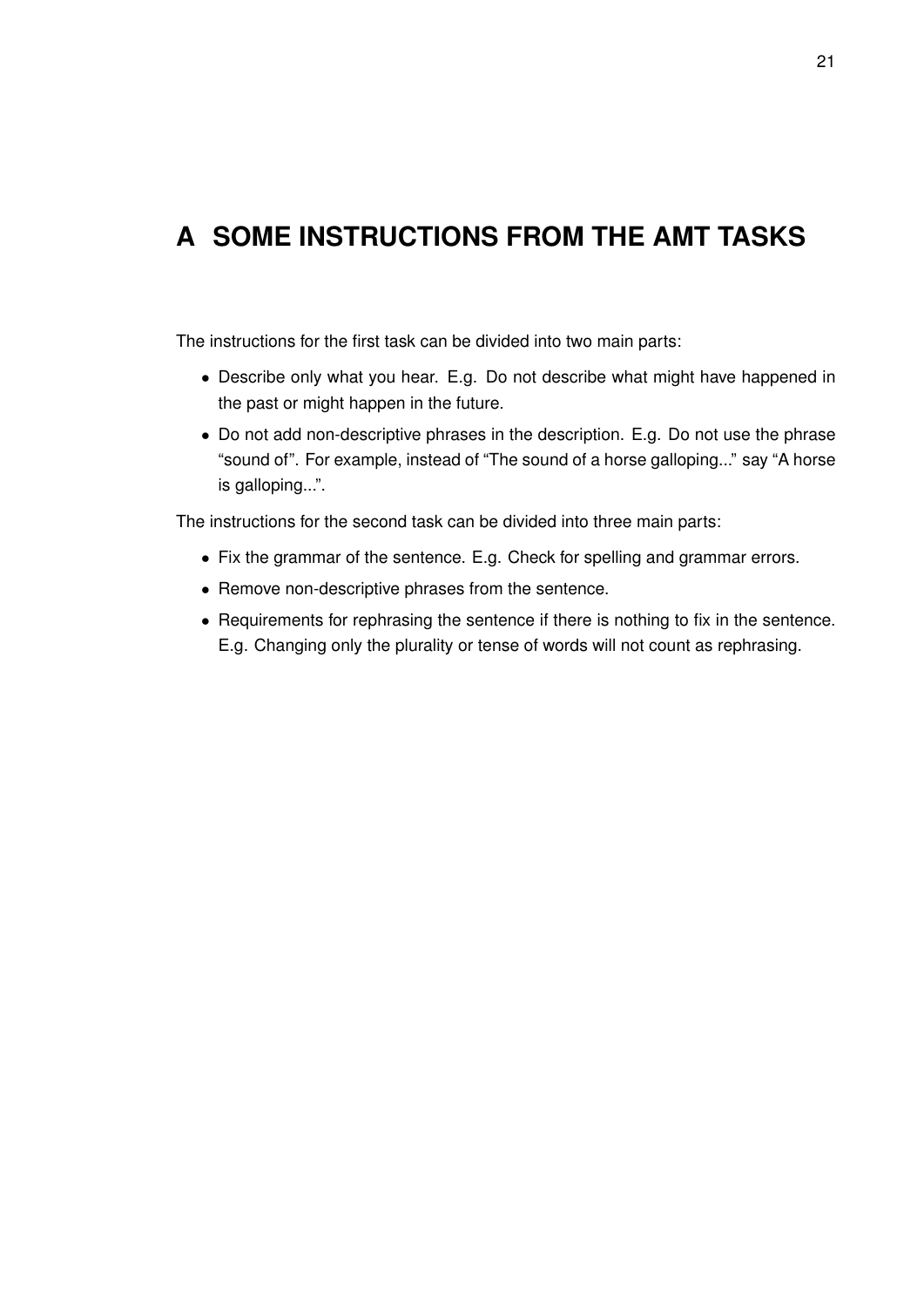## <span id="page-28-0"></span>**B AUDIO FILE TAG INDICES**

<span id="page-28-1"></span>*Table B.1. Tags corresponding to the tag indices on the x-axis in Figure [3.1.](#page-15-0) The indices visible in the figure are in bold in the table.*

| Index        | Tag        | Index | Tag           | Index | Tag         |
|--------------|------------|-------|---------------|-------|-------------|
| 0            | ambient    | 30    | weather       | 60    | hit         |
| $\mathbf{1}$ | water      | 31    | open          | 61    | machinery   |
| 2            | nature     | 32    | bell          | 62    | walk        |
| 3            | birds      | 33    | waves         | 63    | dog         |
| 4            | noise      | 34    | field         | 64    | bathroom    |
| 5            | rain       | 35    | close         | 65    | outdoors    |
| 6            | city       | 36    | paper         | 66    | squeak      |
| 7            | wind       | 37    | industrial    | 67    | trees       |
| 8            | metal      | 38    | spring        | 68    | morning     |
| 9            | people     | 39    | mechanical    | 69    | ocean       |
| 10           | car        | 40    | steps         | 70    | metallic    |
| 11           | traffic    | 41    | river         | 71    | floor       |
| 12           | engine     | 42    | stream        | 72    | drops       |
| 13           | street     | 43    | sea           | 73    | hum         |
| 14           | atmosphere | 44    | road          | 74    | station     |
| 15           | train      | 45    | general-noise | 75    | leaves      |
| 16           | machine    | 46    | park          | 76    | liquid      |
| 17           | footsteps  | 47    | voices        | 77    | outside     |
| 18           | bird       | 48    | beach         | 78    | white-noise |
| 19           | walking    | 49    | running       | 79    | town        |
| 20           | kitchen    | 50    | urban         | 80    | woods       |
| 21           | door       | 51    | voice         | 81    | shower      |
| 22           | forest     | 52    | insects       | 82    | children    |
| 23           | wood       | 53    | splash        | 83    | railway     |